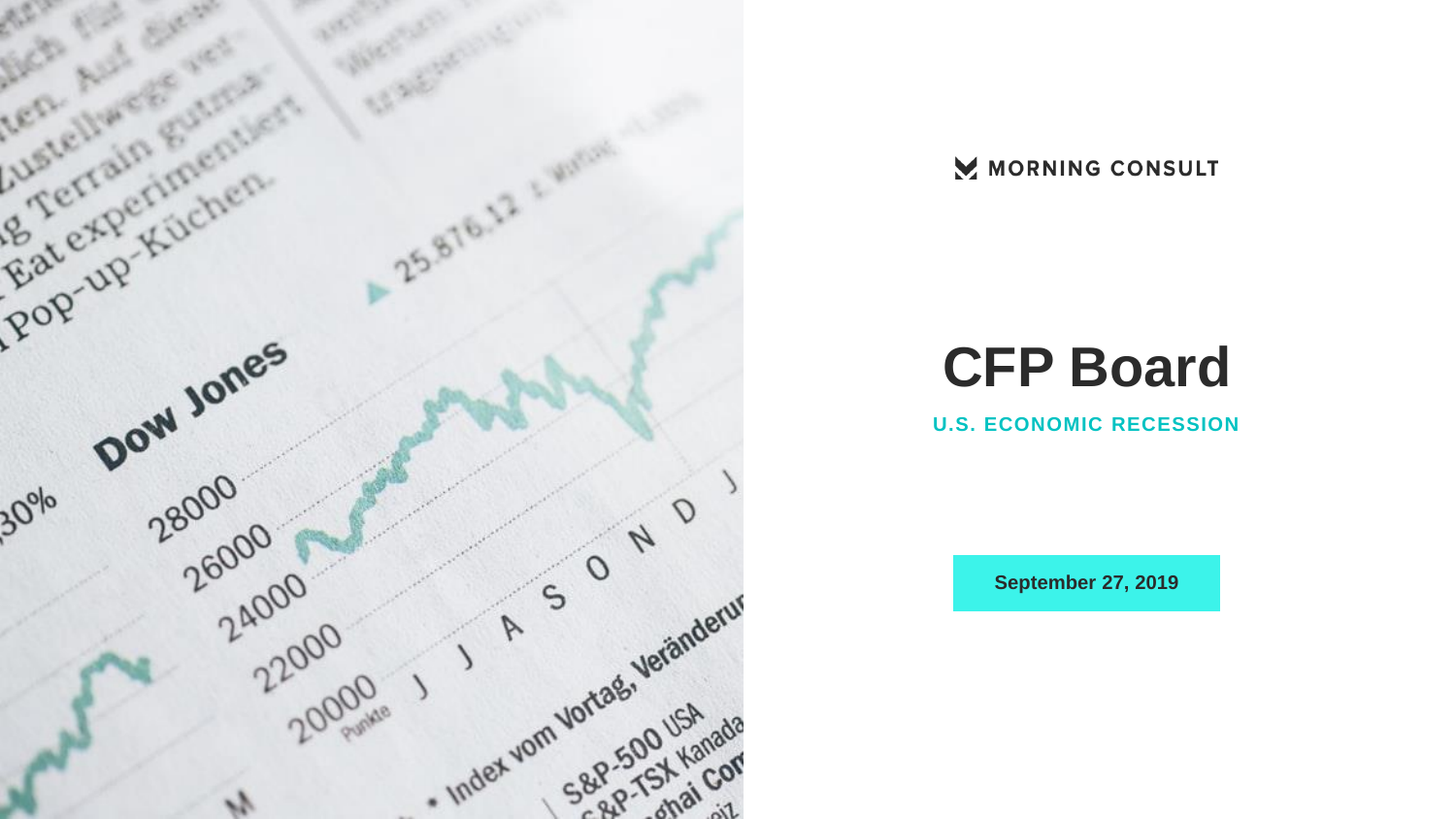## **Background**

M MORNING CONSULT

**SLIDE / 2** 

**BACKGROUND:**

The research conducted by Morning Consult among adults sought to understand American optimism of the U.S. economy and sense of preparedness should the U.S. enter an economic recession in the next 12 months. Research concluded that while adults are generally optimistic about their personal financial situation (59%), nearly two thirds are still concerned about the possibility of an economic recession (63%). However, those who are working with a financial advisor are more likely to say they feel optimistic about the U.S. economy (64%) and to say they feel prepared for a recession (67%).

#### **METHODOLOGY:**

This poll was conducted from September 17-18, 2019 among a national sample of 2196 Adults and from September 24-26, 2019 among a national sample of 2200 Adults. The interviews were conducted online and the data were weighted to approximate a target sample of Adults based on age, race/ethnicity, gender, educational attainment, and region. Results from the full survey have a margin of error of plus or minus 2 percentage points.

#### **SPECIFIC AUDIENCES:**

**Investors:** Adults who self-report having money invested in the stock market, mutual funds, including IRAs (Individual Retirement Account) and/or 401(K)s.

**Working with a financial advisor:** Adults who self report receiving advice from financial advisor. Adults working with a financial advisor is correlated with income, with 21% of those working with a financial advisor earning \$100k+ per year. Additional demographic breakouts include\*:

|                     | Demographic<br>Income: under \$50k<br><b>Income: \$50k - \$100k</b><br>$Income: $100k+$ | <b>Adults</b> | Working with Financial Advisor (n=423-432) |
|---------------------|-----------------------------------------------------------------------------------------|---------------|--------------------------------------------|
| <b>NING CONSULT</b> |                                                                                         | 58%           | 36%                                        |
|                     | 32%<br>42%                                                                              |               |                                            |
|                     |                                                                                         | 10%           | 21%                                        |

\*Breakouts shown from poll on September 17-18, 2019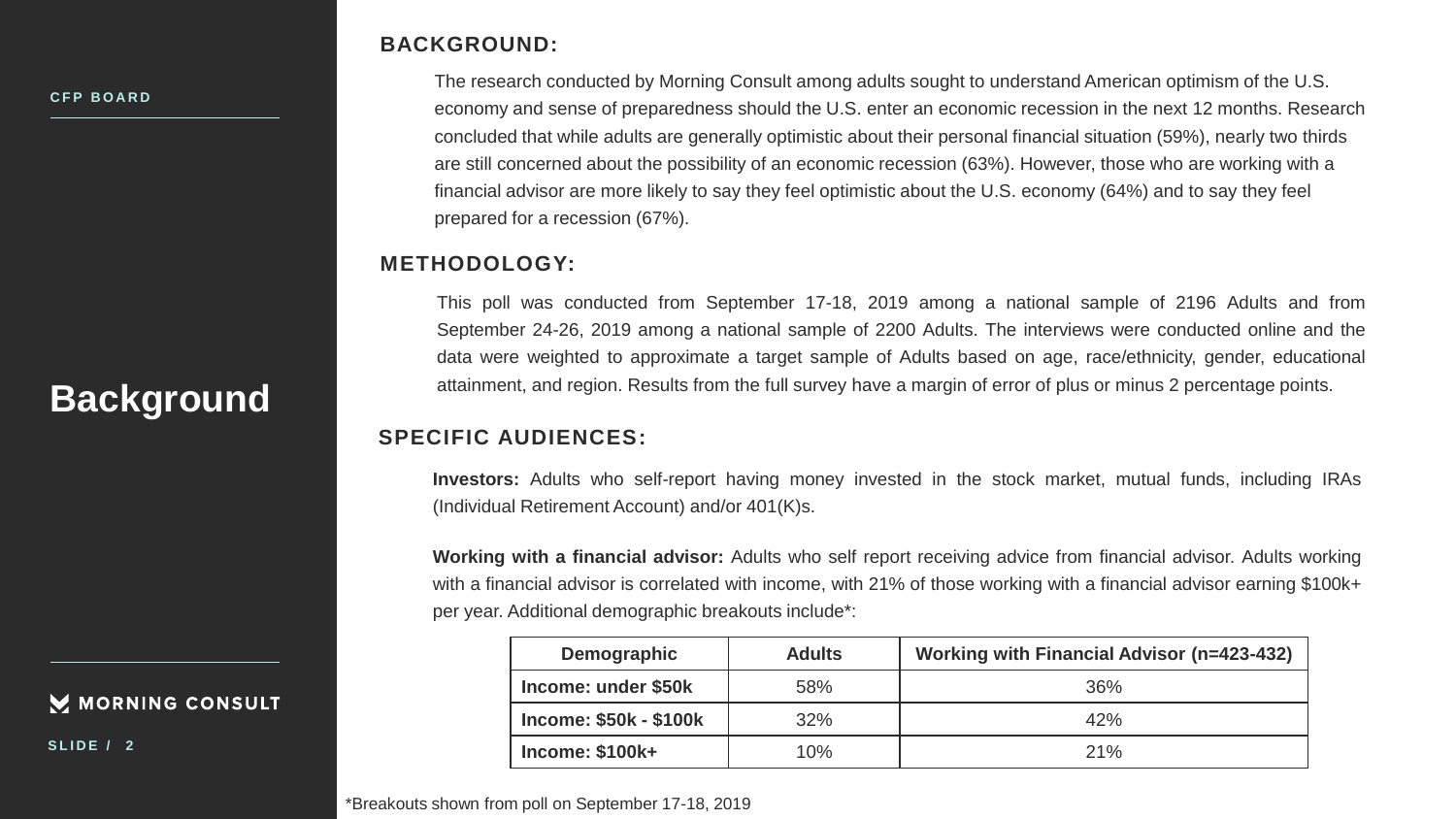**C F P B O A R D**

## **Key Points**

M MORNING CONSULT

**Half of adults say it is likely that the nation will face an economic recession sometime in the next 12 months (55 % ) .**

**While adults are generally optimistic about their personal financial situation (59%), nearly two thirds are still concerned about the possibility of an economic recession (63 % ) .**

**Three quarters of adults (76 % ) say a recession in the next 12 months would have an impact on their household, with a third (36%) saying it would have a major impact .**

- However, high income earners ( \$100k+) (25 % ) and adults working with a financial advisor (29 % ) are less likely to say a recession in the next 12 months would have a major impact on their household.
- Most adults say that if the U.S. were in a recession, they would take steps to try to spend less money . Adults also say they would save more money, utilize their investments and pray .

**Less than half of adults (43 % ) say they would feel prepared if the U . S . fell into a recession in the next 12 months, with only 11 % saying they would feel very prepared .**

- Adults who feel prepared for a recession say it's because they have savings, secure jobs, and stable investments .
- Adults who feel unprepared for a recession say it's because they have a lack of savings, don't earn enough money, or are facing job insecurity .
- **Those who are working with a financial**  $5<sup>1</sup>$ **advisor are more likely to say they feel optimistic about the U . S . economy (64 % ) and to say they feel prepared for a recession (67 % ) .**
- **Confidence in and trust of financial advisors is high among those most familiar with the value they provide .**
	- Three quarters of those working with a financial advisor say they feel confident their financial advisor would successfully manage their finances through a recession (77 % ) .
	- And, of those who have worked with a financial advisor, three quarters say it would be beneficial to work with a financial advisor if faced with a recession (78 % ) .

**S L I D E / 3**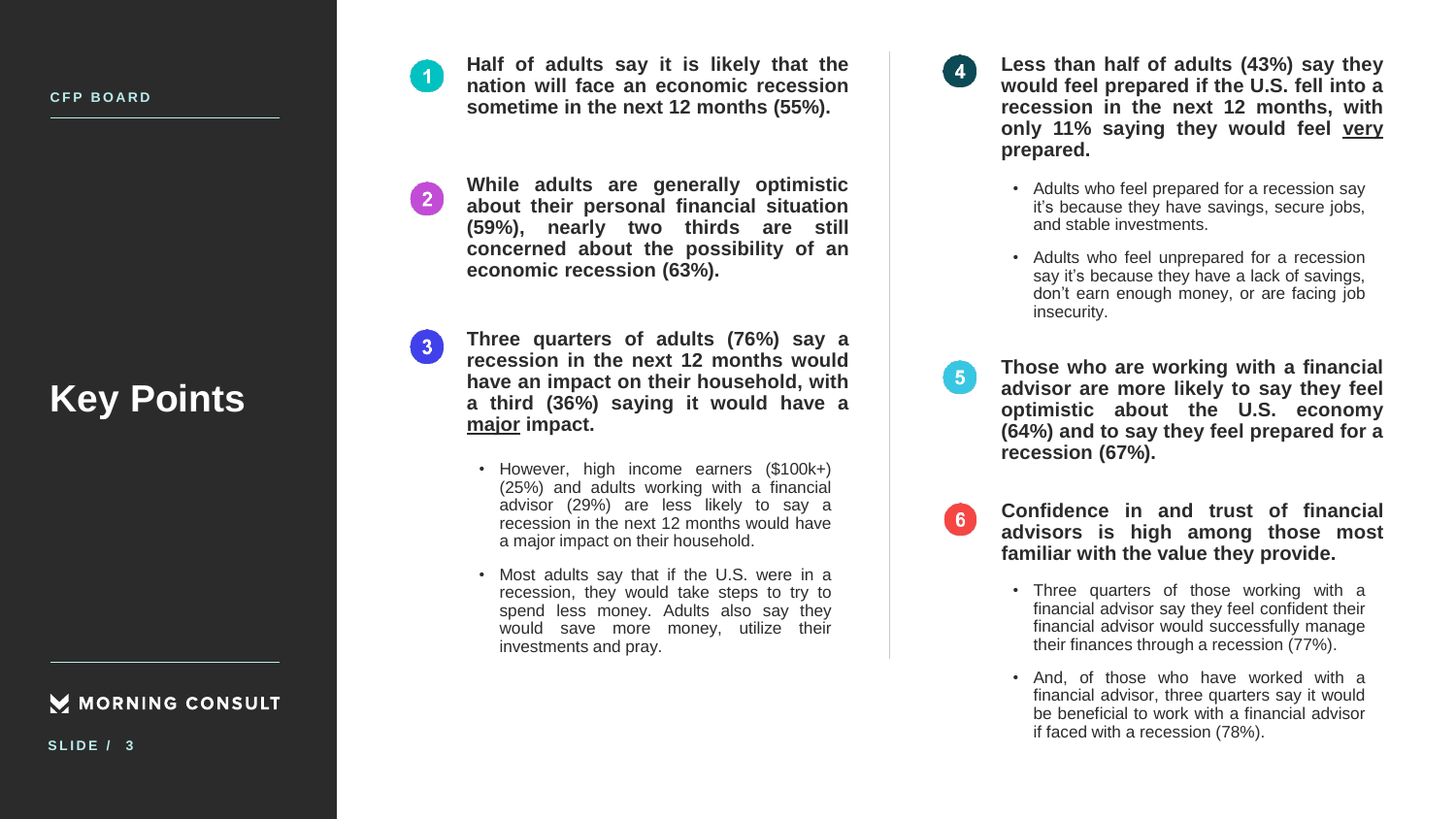**Economic Preparedness**

**Economic Optimism**



**Impact of a Financial Advisor**



**Current State of the Economy**



**5 Looking Back to 2008**

**Contents**

MORNING CONSULT

**S L I D E / 4**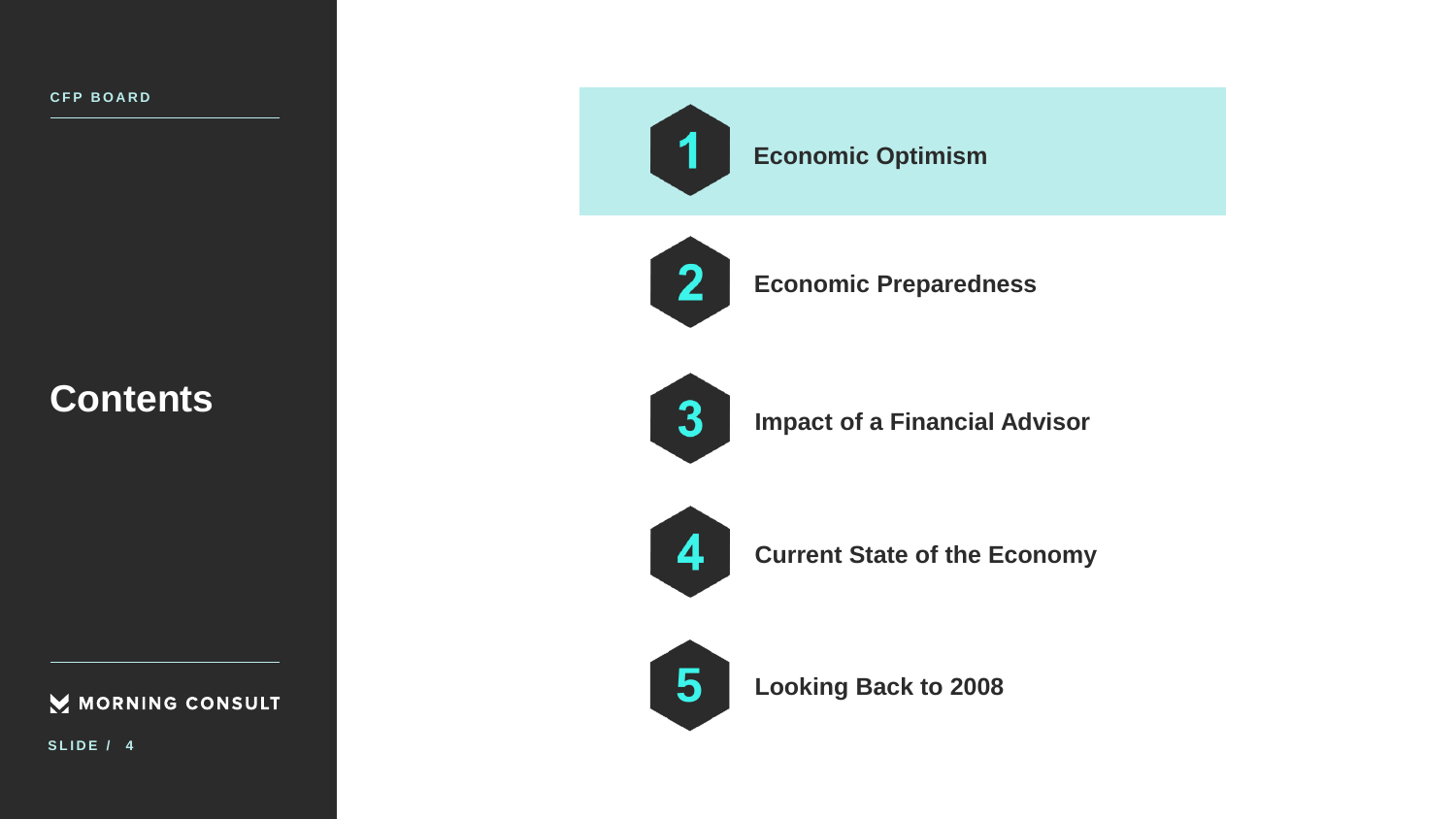MORNING CONSULT

**SLIDE / 5** 

#### **Over half of adults say they feel either very or somewhat optimistic about their personal or household financial situation (59%).**

*Do you generally feel optimistic about your personal or household financial situation?*

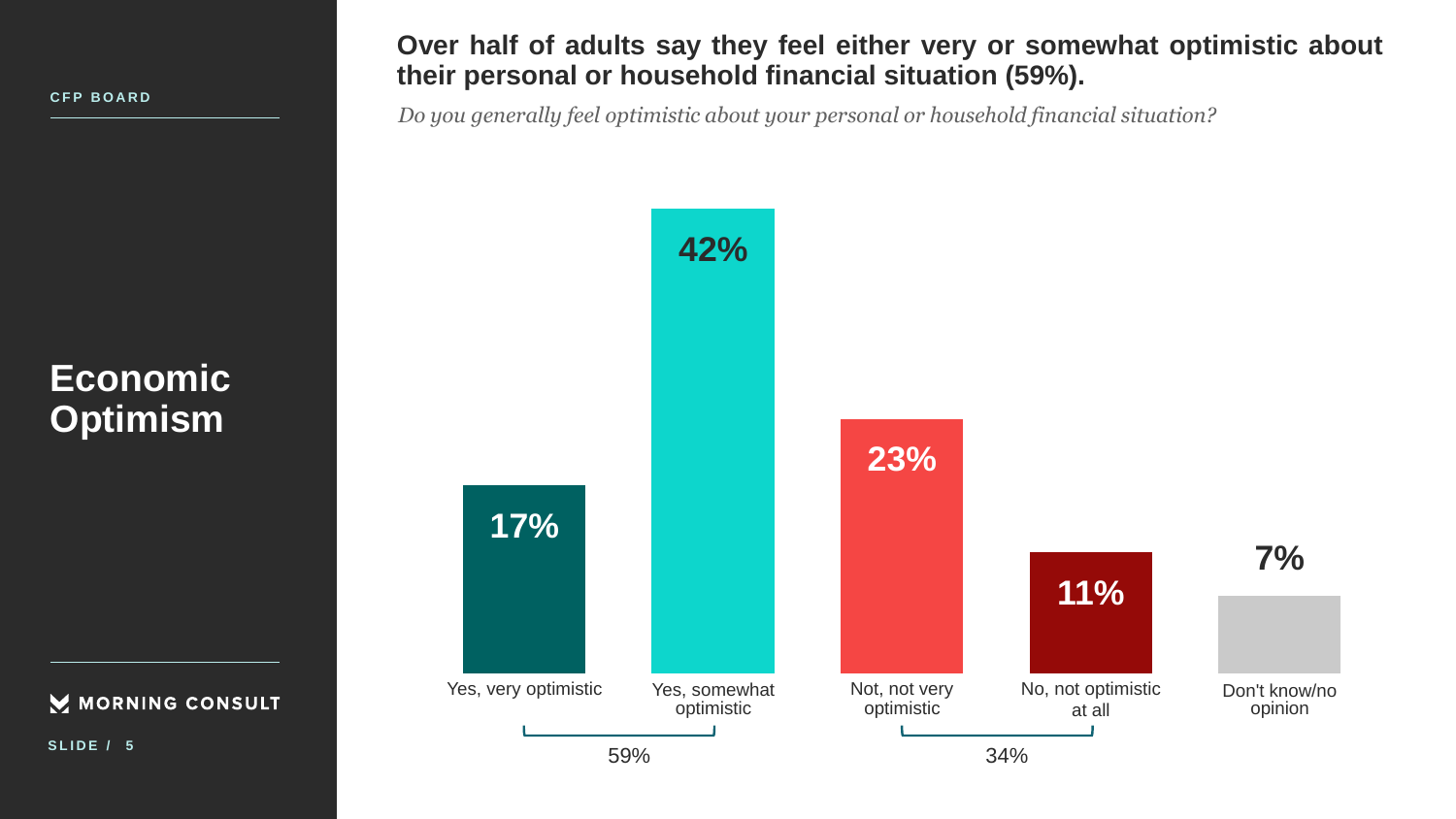## **Economic Optimism**

M MORNING CONSULT

**S L I D E / 6**

**High-income (\$100k+) adults (83%), those working with a financial advisor (78%), and investors (73%) are more likely to say they feel optimistic about their personal or household financial situation.**

*Do you generally feel optimistic about your personal or household financial situation?*

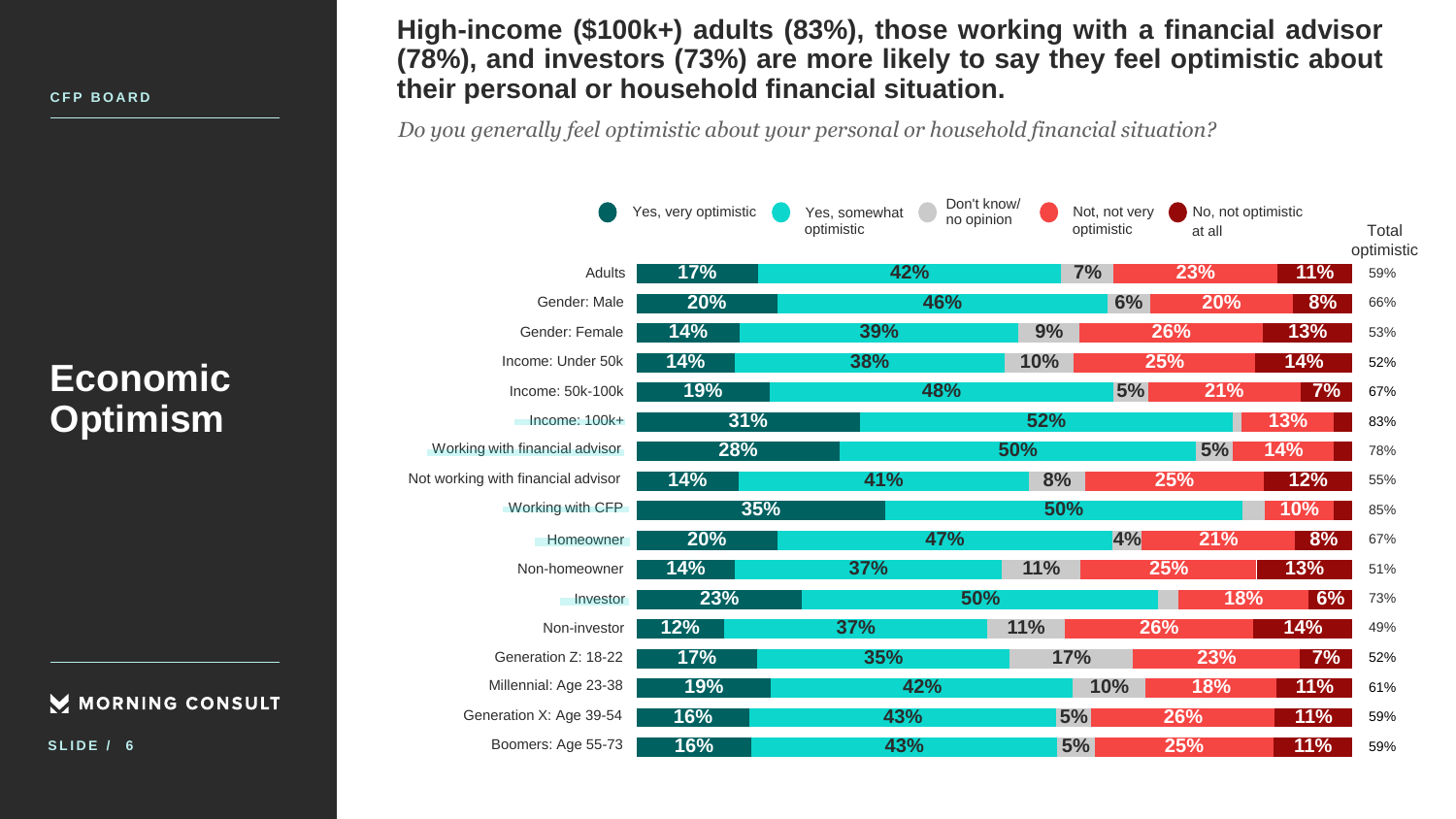**Adults are twice as likely to believe it is a good time to buy major household items than a bad time to buy major household items (26% vs. 12%).**

*Think about the big things people buy for their home – such as furniture, a refrigerator, stove, television and things like that. Generally speaking, do you think now is a good or bad time for people to buy major household items?*



**Economic Optimism**

M MORNING CONSULT

**S L I D E / 7**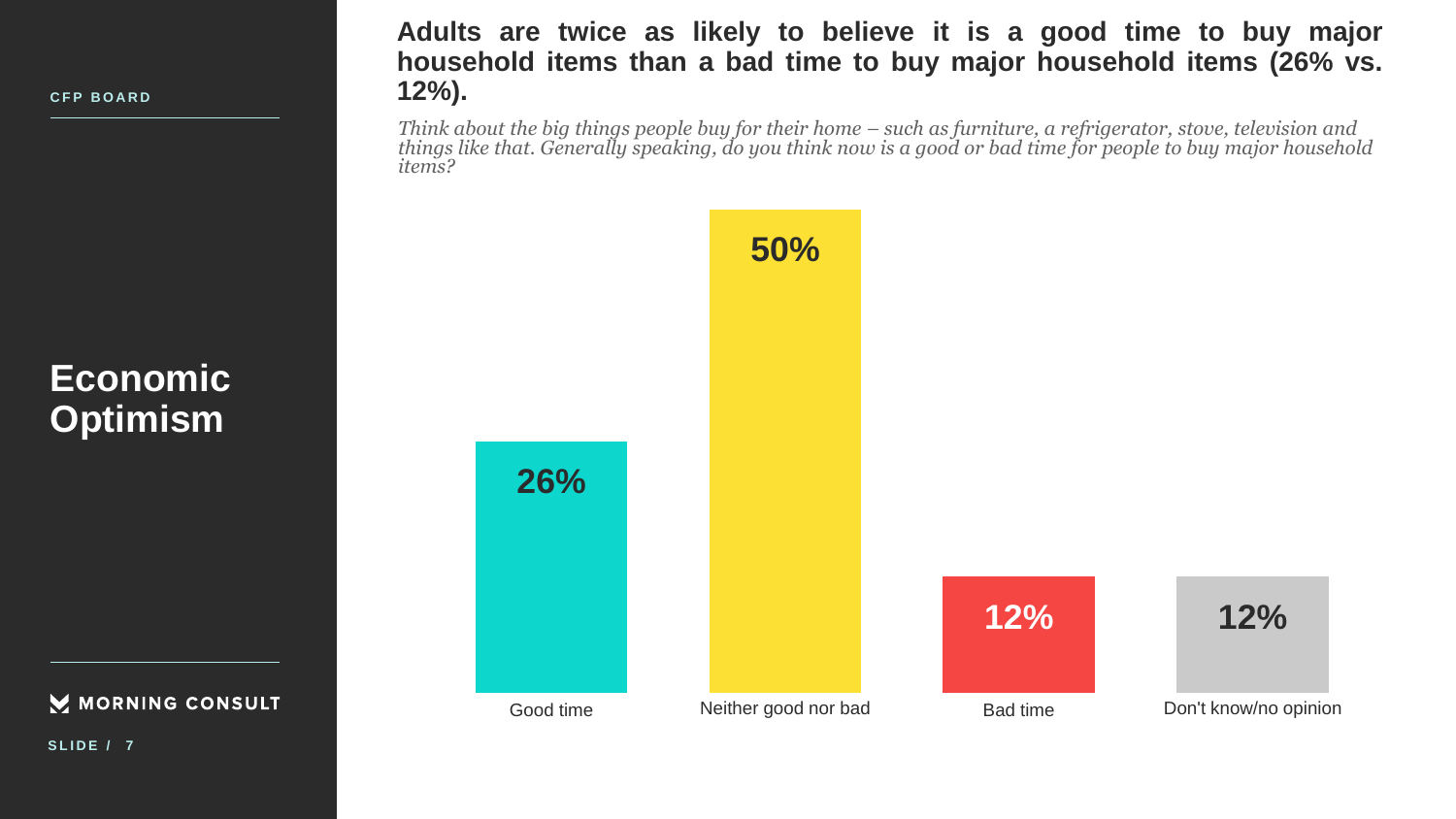## **Economic Optimism**

M MORNING CONSULT

**S L I D E / 8**

#### **Similarly, high income (\$100k+) adults (35%), those working with a financial advisor (35%), and investors (33%) are more likely to think it is a good time for people to buy major household items.**

*Think about the big things people buy for their home – such as furniture, a refrigerator, stove, television and things like that. Generally speaking, do you think now is a good or bad time for people to buy major household items?*

|                                    | Good time  | Neither good nor bad | <b>Bad time</b> | Don't know/no opinion |     |
|------------------------------------|------------|----------------------|-----------------|-----------------------|-----|
| Adults                             | 26%        | 50%                  |                 | 12%                   | 12% |
| Gender: Male                       | 34%        |                      | 45%             | 12%                   | 9%  |
| Gender: Female                     | 19%        | 54%                  |                 | 13%                   | 15% |
|                                    |            |                      |                 |                       |     |
| Income: Under 50k                  | 23%        | 49%                  |                 | 12%                   | 15% |
| Income: 50k-100k                   | 28%        | 52%                  |                 | 11%                   | 8%  |
| Income: 100k+                      | 35%        |                      | 45%             | 14%                   | 7%  |
| Working with financial advisor     | 35%        |                      | 46%             | 10%                   | 10% |
| Not working with financial advisor | 24%        | 51%                  |                 | 13%                   | 13% |
| Working with CFP                   | 41%        |                      | 43%             | <b>10%</b>            | 7%  |
| Homeowner                          | 29%        | 50%                  |                 | 12%                   | 9%  |
| Non-homeowner                      | 22%        | 49%                  |                 | 13%                   | 16% |
| Investor                           | 33%        |                      | 49%             | 11%                   | 7%  |
| Non-investor                       | 20%        | 51%                  |                 | 13%                   | 16% |
| Generation Z: 18-22                | 24%        | 43%                  | 12%             | 20%                   |     |
| Millennial: Age 23-38              | 22%        | 54%                  |                 | 11%                   | 13% |
| Generation X: Age 39-54            | 28%        | 48%                  |                 | 11%                   | 13% |
| Boomers: Age 55-73                 | <b>27%</b> | 49%                  |                 | 15%                   | 9%  |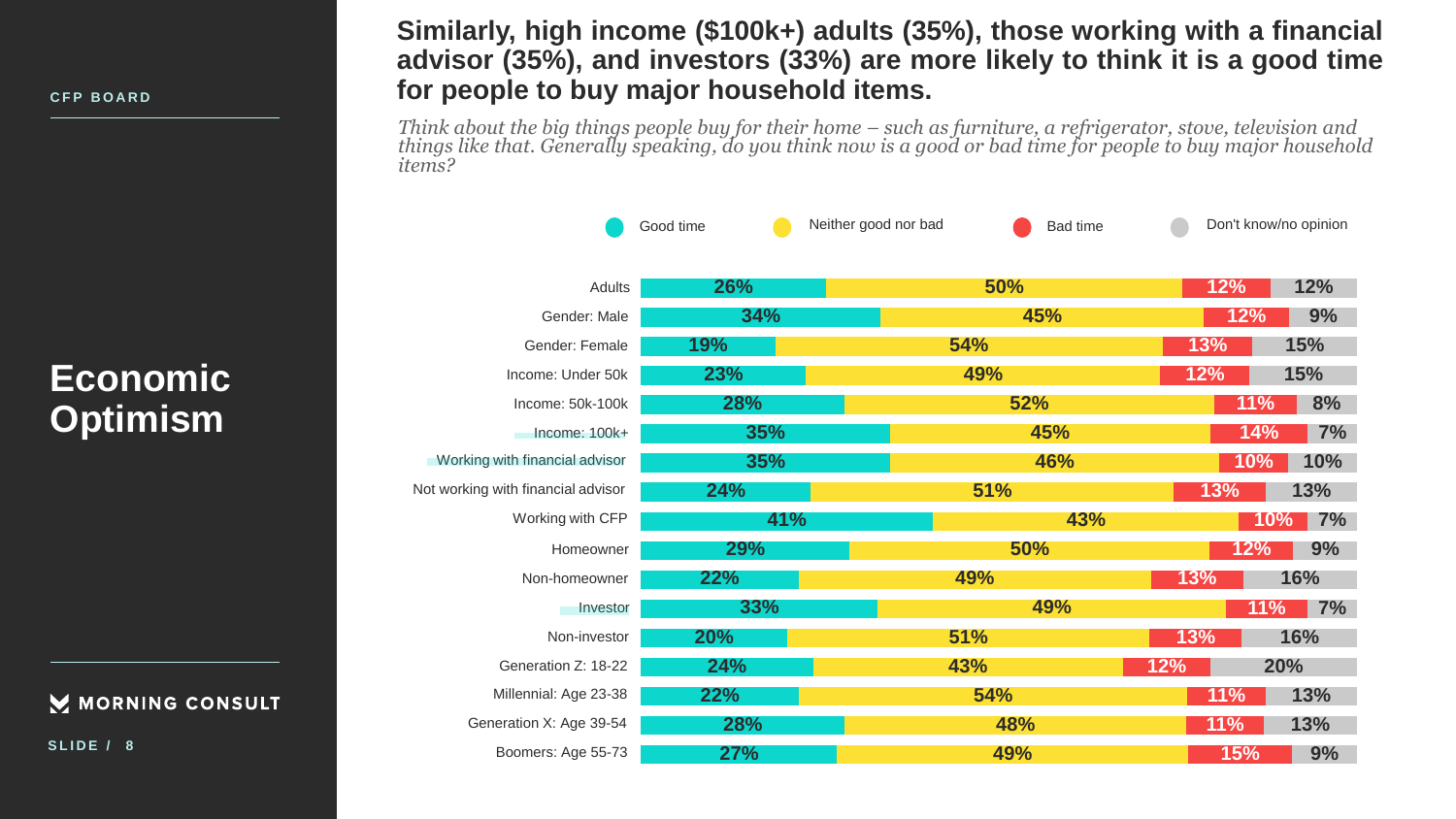## **Economic Optimism**

MORNING CONSULT

#### **Adults are divided on whether they think the economy is currently 'growing' (37%) or 'slowing' (36%).**

*Based on what you know, do you believe the U.S. economy is currently growing or slowing?*



**S L I D E / 9**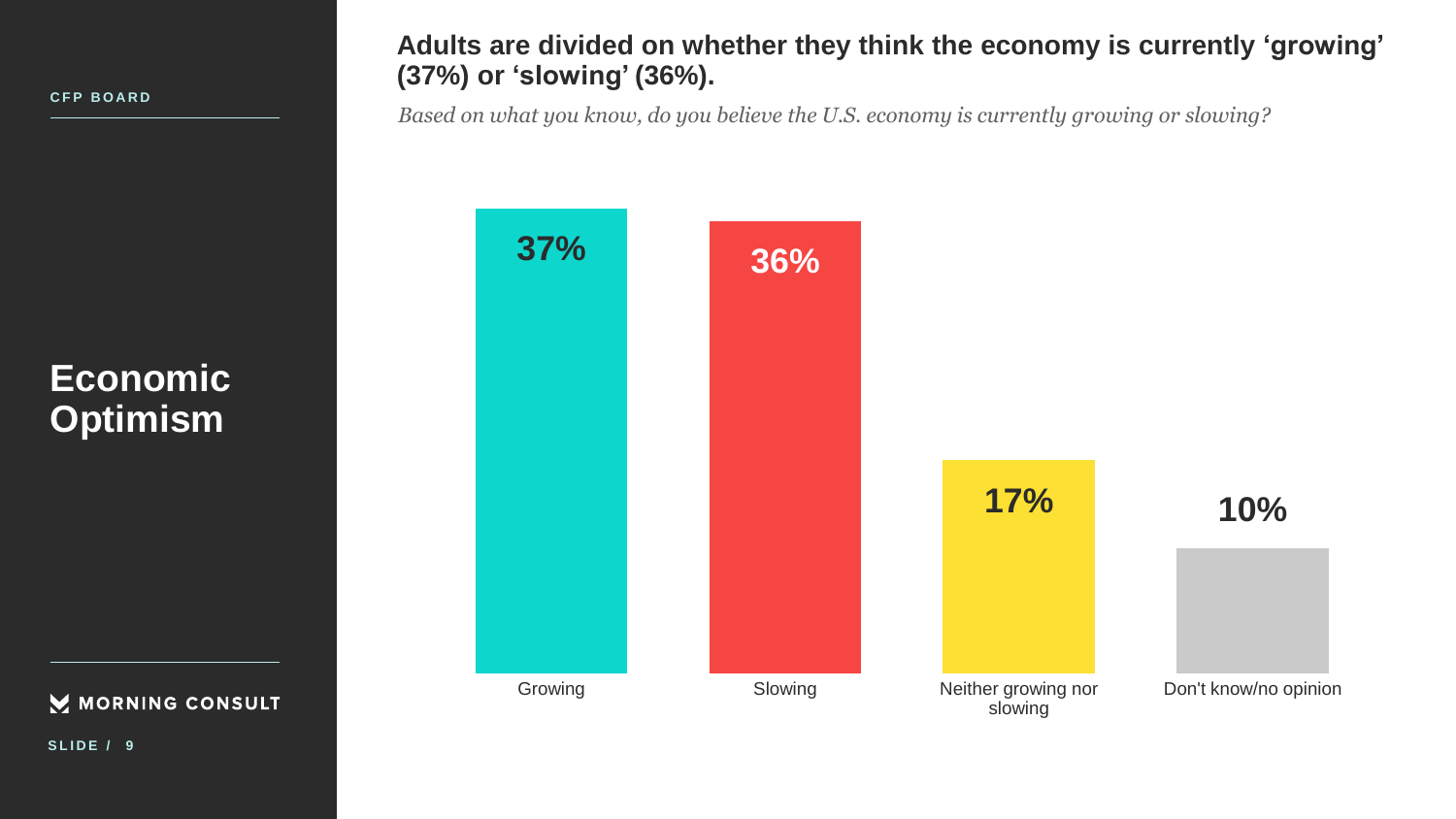## **Economic Optimism**

MORNING CONSULT

**S L I D E / 1 0**

#### **Those working with a financial advisor (48%) and high-income earners (47%) are more likely to say the economy is currently growing.**

*Based on what you know, do you believe the U.S. economy is currently growing or slowing?*

|                                    | Growing    | Slowing<br>Neither growing nor slowing |     |     |            | Don't know/no opinion |     |
|------------------------------------|------------|----------------------------------------|-----|-----|------------|-----------------------|-----|
| Adults                             | <b>37%</b> |                                        | 36% |     | <b>17%</b> |                       | 10% |
| Gender: Male                       |            | 43%                                    |     | 34% |            | <b>17%</b>            | 6%  |
| Gender: Female                     | 31%        |                                        | 39% |     | 17%        |                       | 14% |
| Income: Under 50k                  | 33%        |                                        | 37% |     | 17%        |                       | 13% |
| Income: 50k-100k                   |            | 39%                                    |     | 37% |            | <b>17%</b>            | 7%  |
| Income: 100k+                      |            | 47%                                    |     | 31% |            | <b>17%</b>            | 6%  |
| Working with financial advisor     |            | 48%                                    |     | 33% |            | 11%                   | 8%  |
| Not working with financial advisor | 34%        |                                        | 37% |     | <b>18%</b> |                       | 11% |
| Working with CFP                   |            | 52%                                    |     | 31% |            | 11%                   | 5%  |
| Homeowner                          |            | 42%                                    |     | 35% |            | <b>16%</b>            | 7%  |
| Non-homeowner                      | 31%        |                                        | 38% |     | 18%        |                       | 14% |
| Investor                           |            | 42%                                    |     | 37% |            | <b>15%</b>            | 5%  |
| Non-investor                       | 32%        |                                        | 36% |     | <b>18%</b> |                       | 14% |
| Generation Z: 18-22                | 24%        |                                        | 39% | 13% |            | 23%                   |     |
| Millennial: Age 23-38              | 29%        |                                        | 39% |     | 18%        |                       | 14% |
| Generation X: Age 39-54            |            | 40%                                    | 30% |     | 19%        |                       | 10% |
| Boomers: Age 55-73                 |            | 43%                                    |     | 37% |            | <b>15%</b>            | 5%  |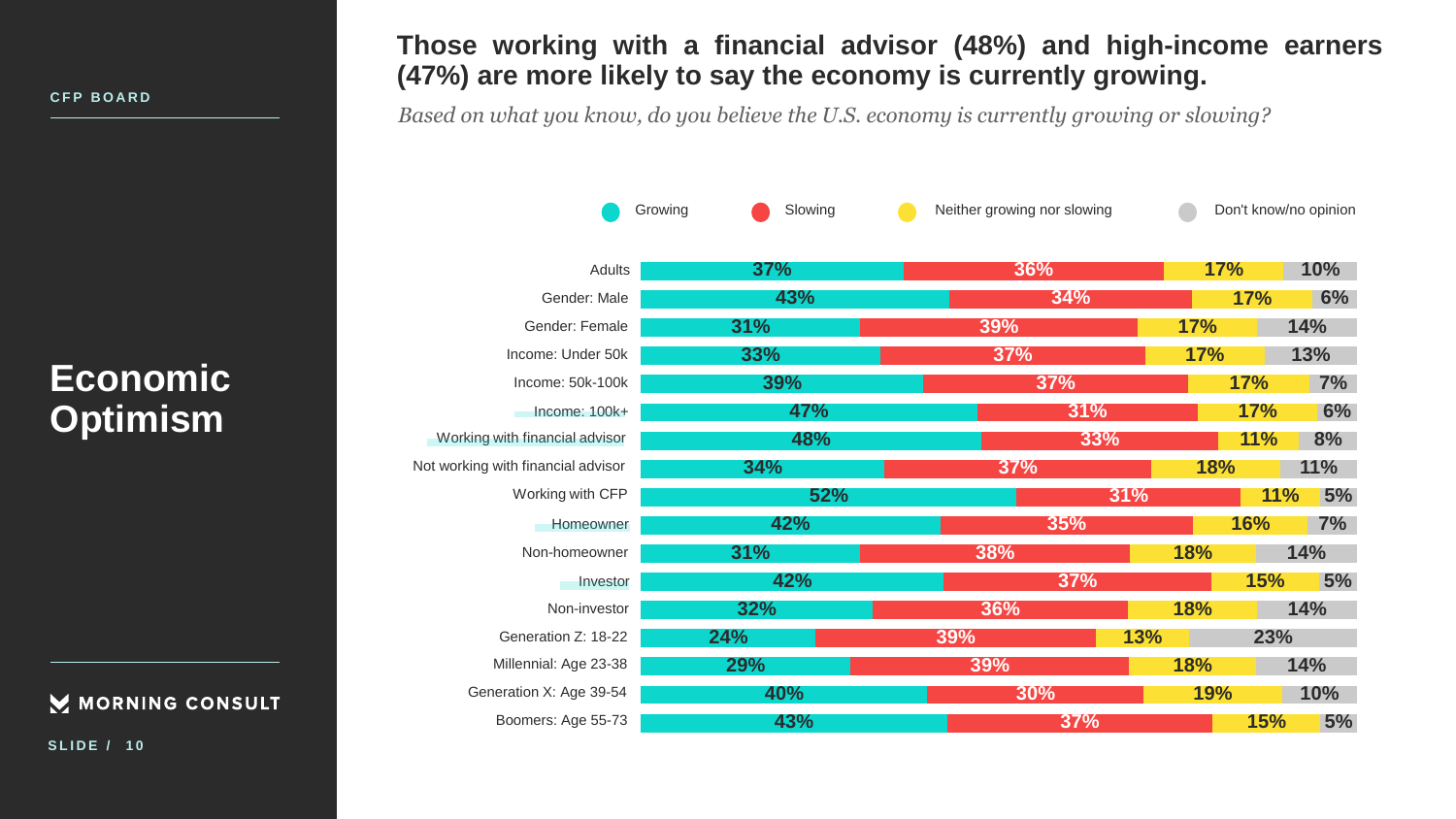**While half of adults (52%) say they feel optimistic about the future of the U.S. economy, 2 in 5 (39%) say they don't feel optimistic.**

*Do you generally feel optimistic about the future of the U.S. economy?*

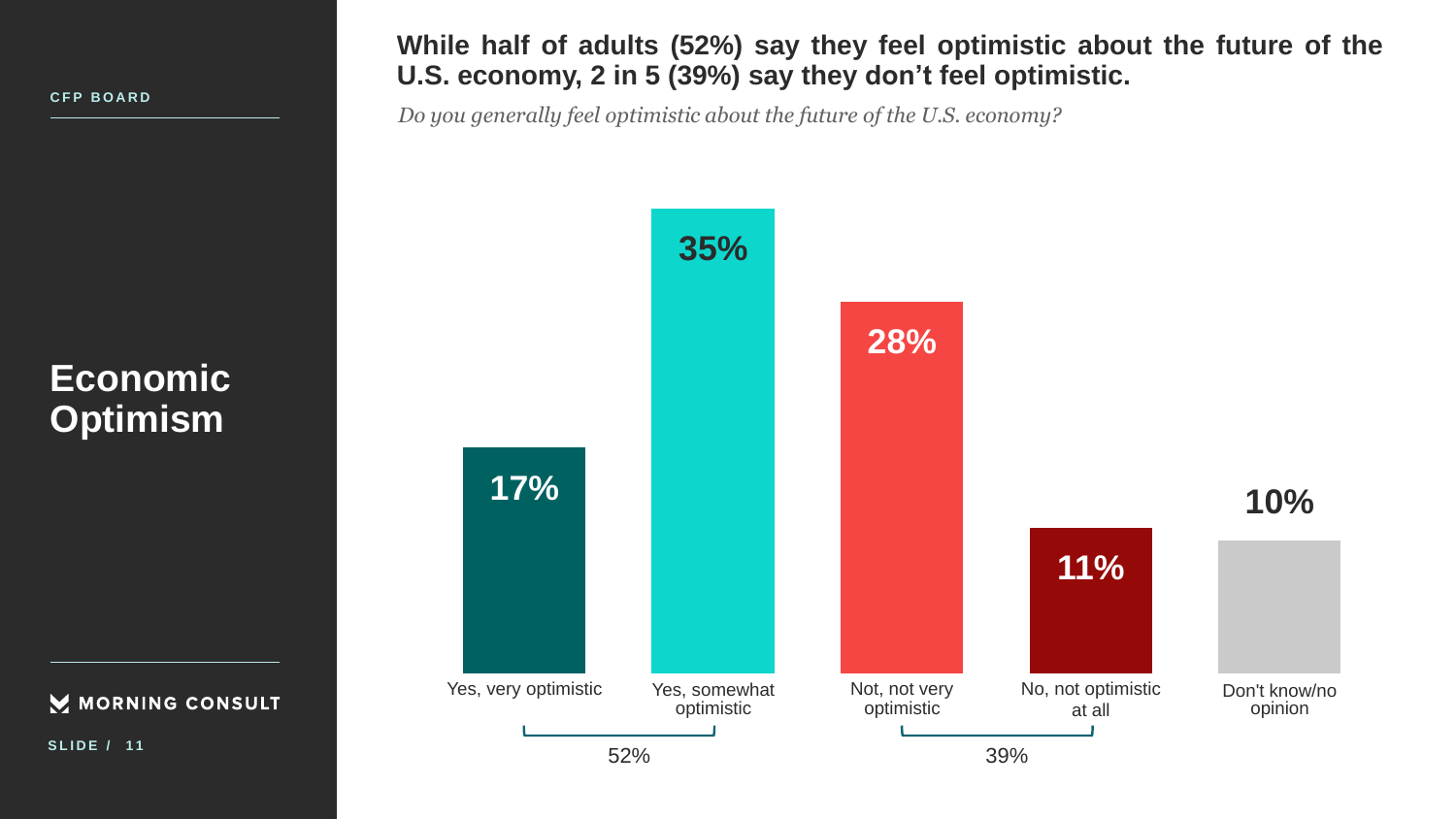## **Economic Optimism**

M MORNING CONSULT

**S L I D E / 1 2**

**Homeowners (58%), investors (58%), and those working with a financial advisor (64%) are more likely to say they generally feel optimistic about the future of the U.S. economy.**

*Do you generally feel optimistic about the future of the U.S. economy?*

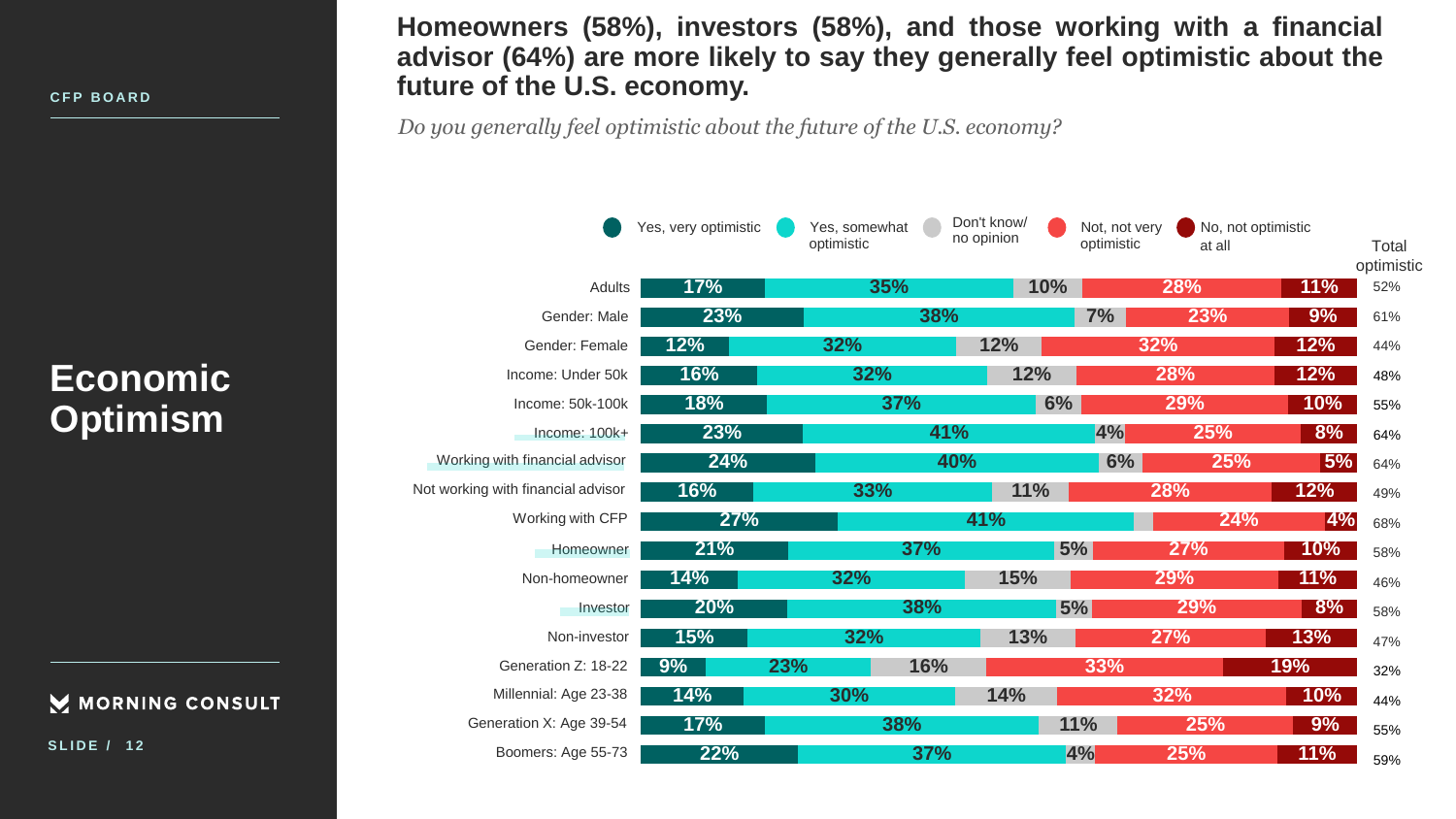**Half of adults say it is very or somewhat likely that the nation will face an economic recession sometime in the next 12 months (55%).**

*In your opinion, how likely or unlikely is it that the nation could face an economic recession sometime in the next 12 months?*



**SLIDE / 13**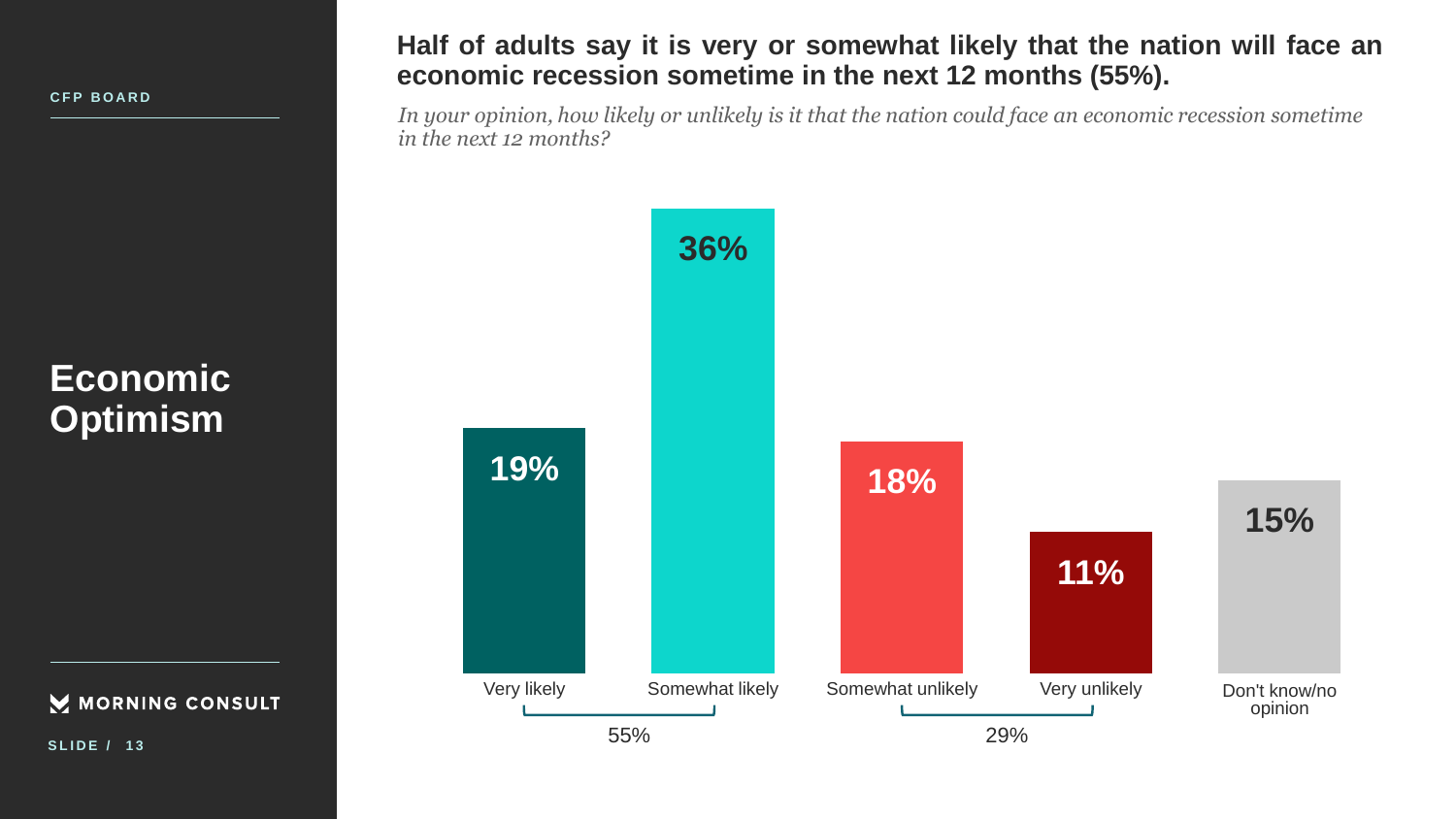## **Economic Optimism**

MORNING CONSULT

**S L I D E / 1 4**

**Over half of adults across key demographics say it like very or somewhat likely the U.S. will face an economic recession sometime in the next 12 months.**

*In your opinion, how likely or unlikely is it that the nation could face an economic recession sometime in the next 12 months?*

|                                    | Very likely | Somewhat likely | Don't know/no opinion |     | Somewhat unlikely |            | Very unlikely       |
|------------------------------------|-------------|-----------------|-----------------------|-----|-------------------|------------|---------------------|
|                                    |             |                 |                       |     |                   |            | <b>Total likely</b> |
| Adults                             | 19%         |                 | 36%                   | 15% | 18%               | 11%        | 55%                 |
| Gender: Male                       | 19%         |                 | 35%                   | 13% | <b>20%</b>        | 14%        | 54%                 |
| Gender: Female                     | 20%         |                 | 38%                   | 17% | 16%               | 9%         | 58%                 |
| Income: Under 50k                  | 19%         |                 | 33%                   | 19% | <b>17%</b>        | 11%        | 52%                 |
| Income: 50k-100k                   | 21%         |                 | 40%                   | 10% | <b>19%</b>        | $10\%$     | 61%                 |
| $Income:100k+$                     | 17%         |                 | 42%                   | 7%  | <b>19%</b>        | 15%        | 59%                 |
| Working with financial advisor     | 16%         |                 | 41%                   | 11% | <b>20%</b>        | 12%        | 57%                 |
| Not working with financial advisor | 20%         |                 | 35%                   | 16% | 17%               | 11%        | 55%                 |
| <b>Working with CFP</b>            | 18%         |                 | 38%                   | 10% | 21%               | 13%        | 56%                 |
| Homeowner                          | 17%         |                 | 38%                   | 11% | 20%               | 13%        | 55%                 |
| Non-homeowner                      | 22%         |                 | 34%                   | 19% | <b>16%</b>        | 9%         | 56%                 |
| Investor                           | 19%         |                 | 40%                   | 9%  | <b>20%</b>        | 12%        | 59%                 |
| Non-investor                       | 20%         |                 | 34%                   | 20% | 16%               | 11%        | 54%                 |
| Generation Z: 18-22                | 20%         |                 | 39%                   | 18% | 16%               | 8%         | 59%                 |
| Millennial: Age 23-38              | 22%         |                 | <b>37%</b>            |     | 18%<br>16%        | 7%         | 59%                 |
| Generation X: Age 39-54            | 19%         |                 | 34%                   | 16% | <b>17%</b>        | 14%        | 53%                 |
| Boomers: Age 55-73                 | 18%         |                 | 37%                   | 11% | 20%               | <b>14%</b> | 55%                 |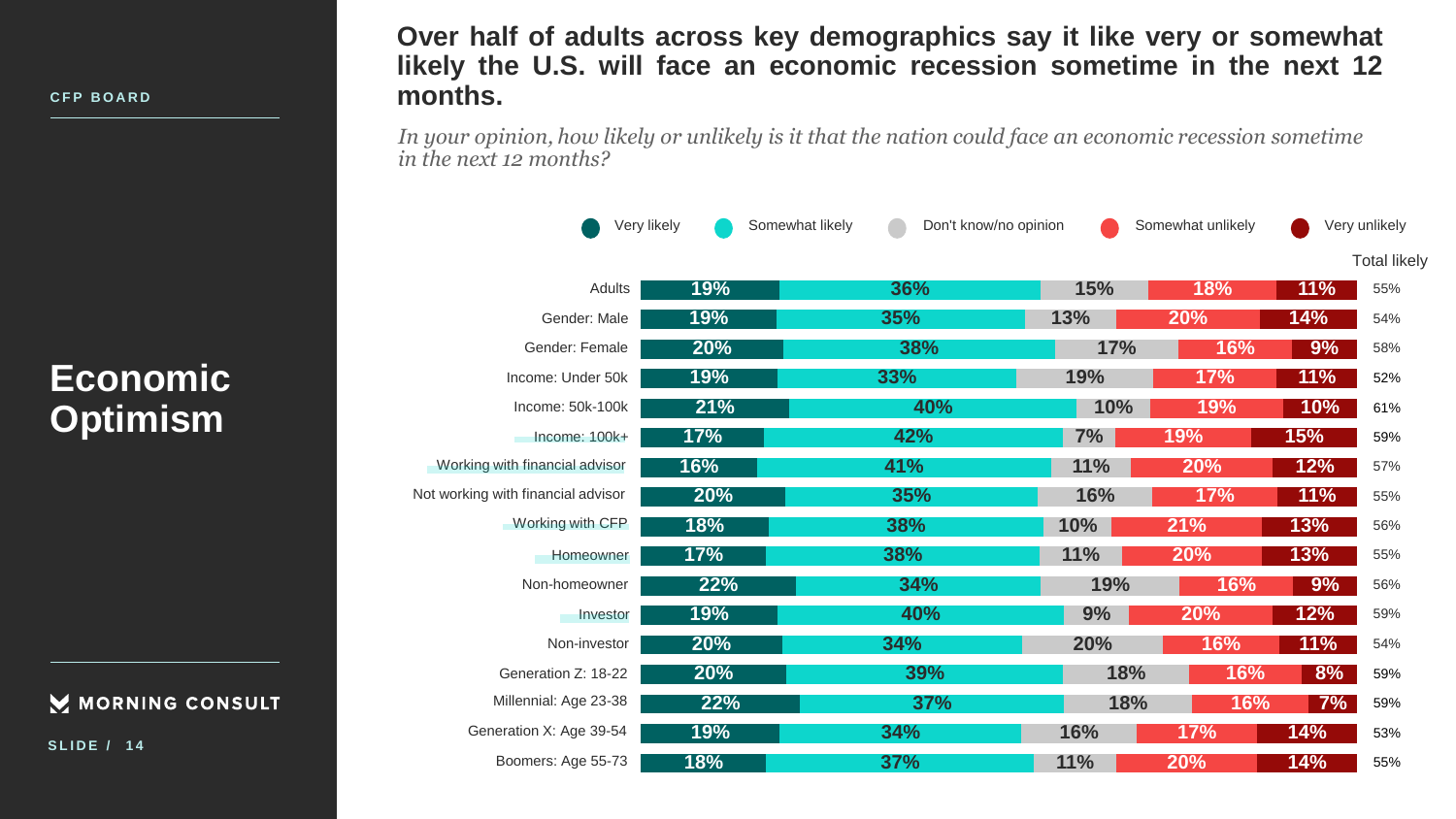**Nearly two thirds (63%) of adults say they are concerned about the possibility of an economic recession in the U.S., with a quarter (25%) saying they are very concerned.**

*How concerned are you, if at all, about the possibility of an economic recession in the U.S.?*



## **Economic Optimism**

MORNING CONSULT

**SLIDE / 15**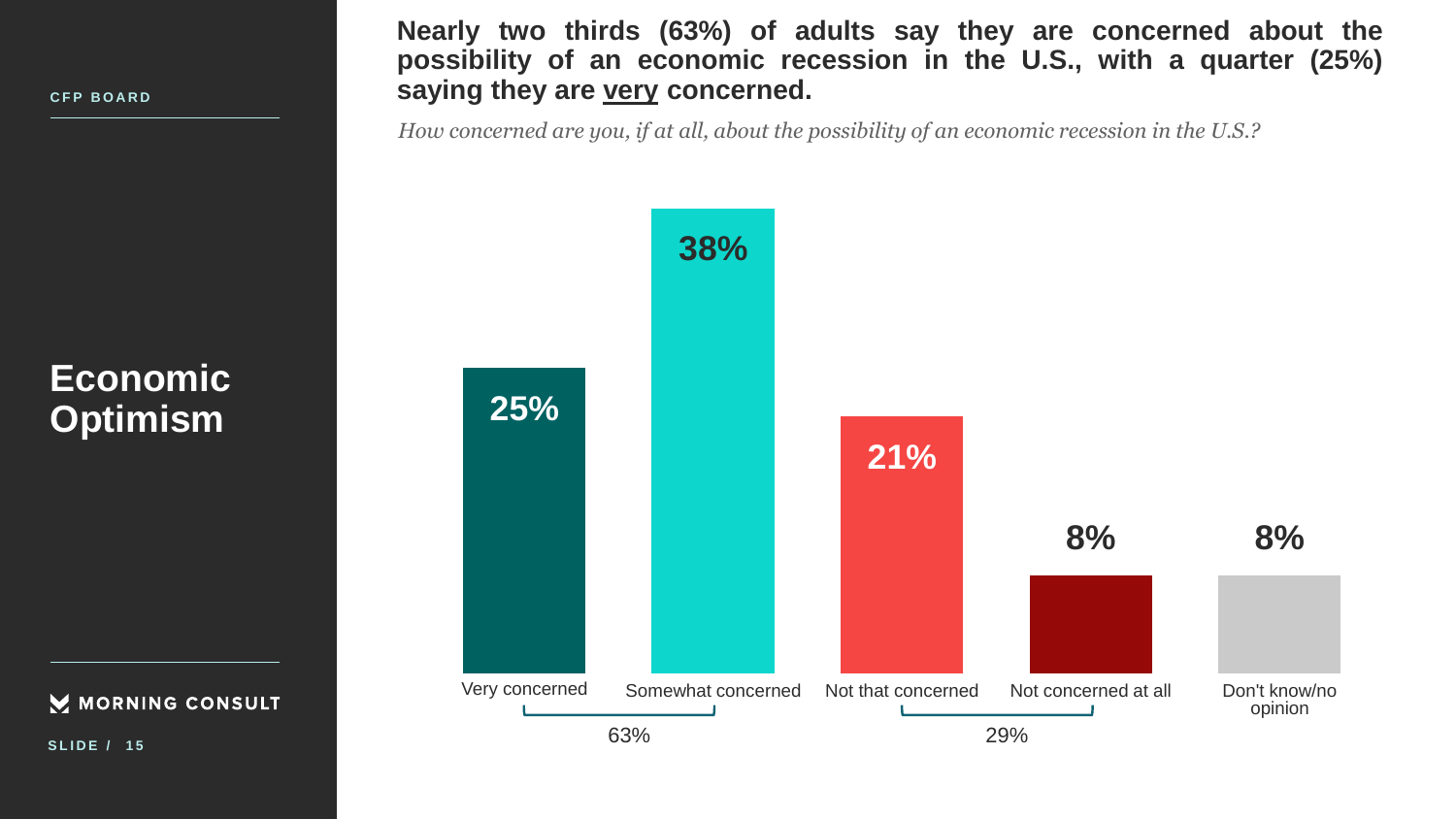## **Economic Optimism**

M MORNING CONSULT

**S L I D E / 1 6**

**Concern about the possibility of an economic recession crosses economic lines. Over half of adults at all income levels, those working with a financial advisor, homeowners, and investors are concerned about the possibility of an economic recession in the U.S.**

*How concerned are you, if at all, about the possibility of an economic recession in the U.S.?*

| Very concerned                     | Somewhat concerned | Don't know/<br>no opinion | Not that concerned | Not concerned at all |     | Total<br>concerned |
|------------------------------------|--------------------|---------------------------|--------------------|----------------------|-----|--------------------|
| Adults                             | 25%                | <b>38%</b>                | 8%                 | 21%                  | 8%  | 63%                |
| Gender: Male                       | 22%                | 36%                       | 7%                 | 24%                  | 11% | 58%                |
| Gender: Female                     | 29%                | 39%                       | 9%                 | 18%                  | 5%  | 68%                |
| Income: Under 50k                  | 27%                | 35%                       | 11%                | <b>20%</b>           | 7%  | 62%                |
| Income: 50k-100k                   | 24%                | 42%                       | 5%                 | 20%                  | 9%  | 66%                |
| $Income: 100k+$                    | 21%                | 40%                       |                    | 25%                  | 12% | 61%                |
| Working with financial advisor     | 25%                | 40%                       | 5%                 | <b>21%</b>           | 10% | 65%                |
| Not working with financial advisor | 26%                | 37%                       | 9%                 | 21%                  | 8%  | 63%                |
| Working with CFP                   | 26%                | 38%                       | 4%                 | 21%                  | 12% | 64%                |
| Homeowner                          | 23%                | 38%                       | 5%                 | 23%                  | 10% | 61%                |
| Non-homeowner                      | 29%                | 37%                       | 11%                | 18%                  | 6%  | 66%                |
| Investor                           | 25%                | 41%                       |                    | 22%                  | 9%  | 66%                |
| Non-investor                       | 26%                | 35%                       | 12%                | 20%                  | 8%  | 61%                |
| Generation Z: 18-22                | 29%                | 29%                       | 16%                | 19%                  | 7%  | 58%                |
| Millennial: Age 23-38              | 29%                | 37%                       | 12%                | 17%                  | 5%  | 66%                |
| Generation X: Age 39-54            | 26%                | 37%                       | 7%                 | 22%                  | 9%  | 63%                |
| Boomers: Age 55-73                 | 22%                | 40%                       | 5%                 | 22%                  | 11% | 62%                |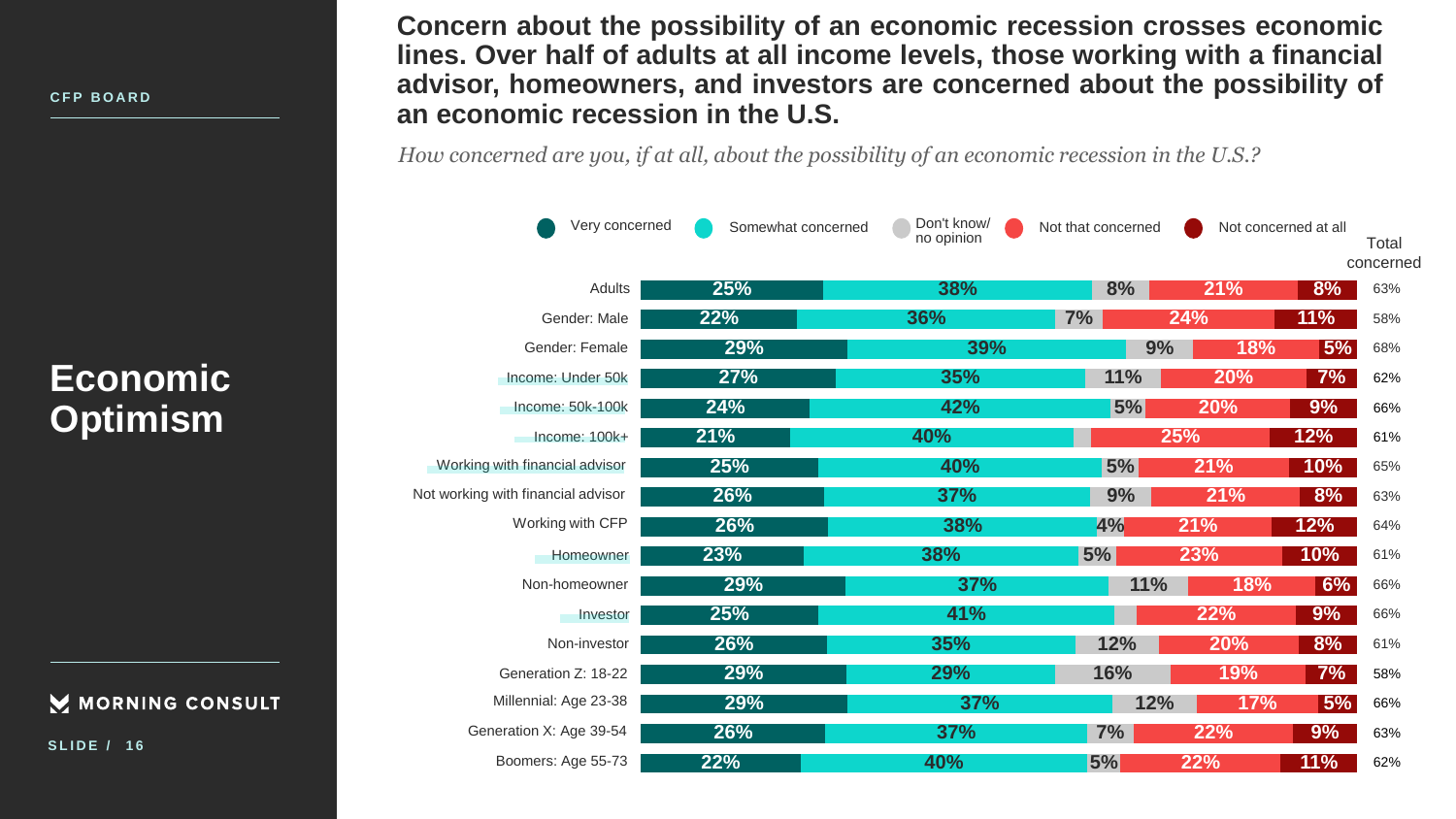

**Economic Optimism**



**Economic Preparedness**



**Impact of a Financial Advisor**



**Current State of the Economy**



**5 Looking Back to 2008**

**Contents**

MORNING CONSULT

**S L I D E / 1 7**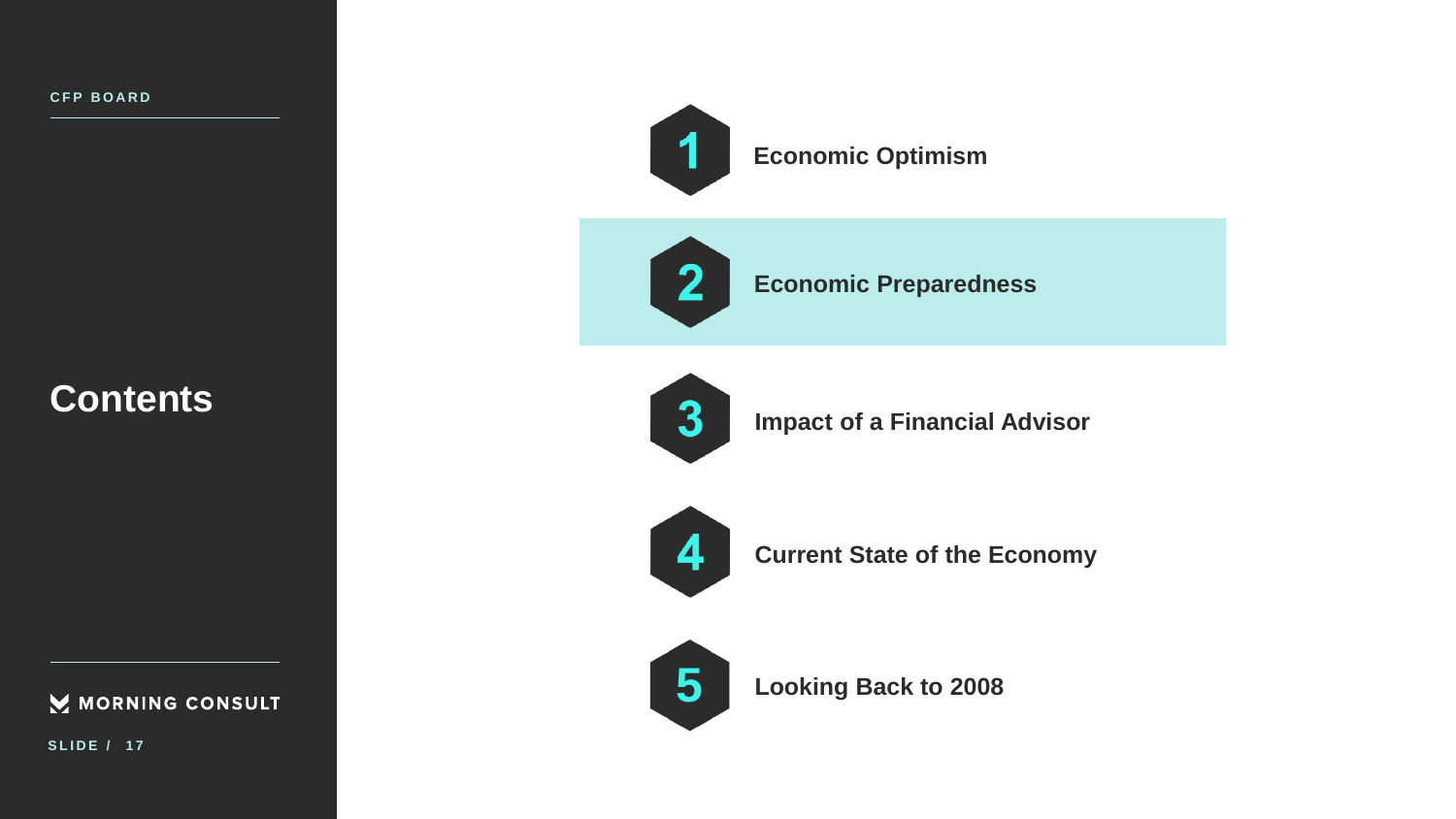**Economic Preparedness**

MORNING CONSULT

**Three quarters of adults (76%) say a recession in the next 12 months would have an impact on their household, with a third (36%) saying it would have a major impact.**

*If the U.S. were to fall into a recession in the next 12 months, how much of an impact do you believe it would have on you and your household?*



**S L I D E / 1 8**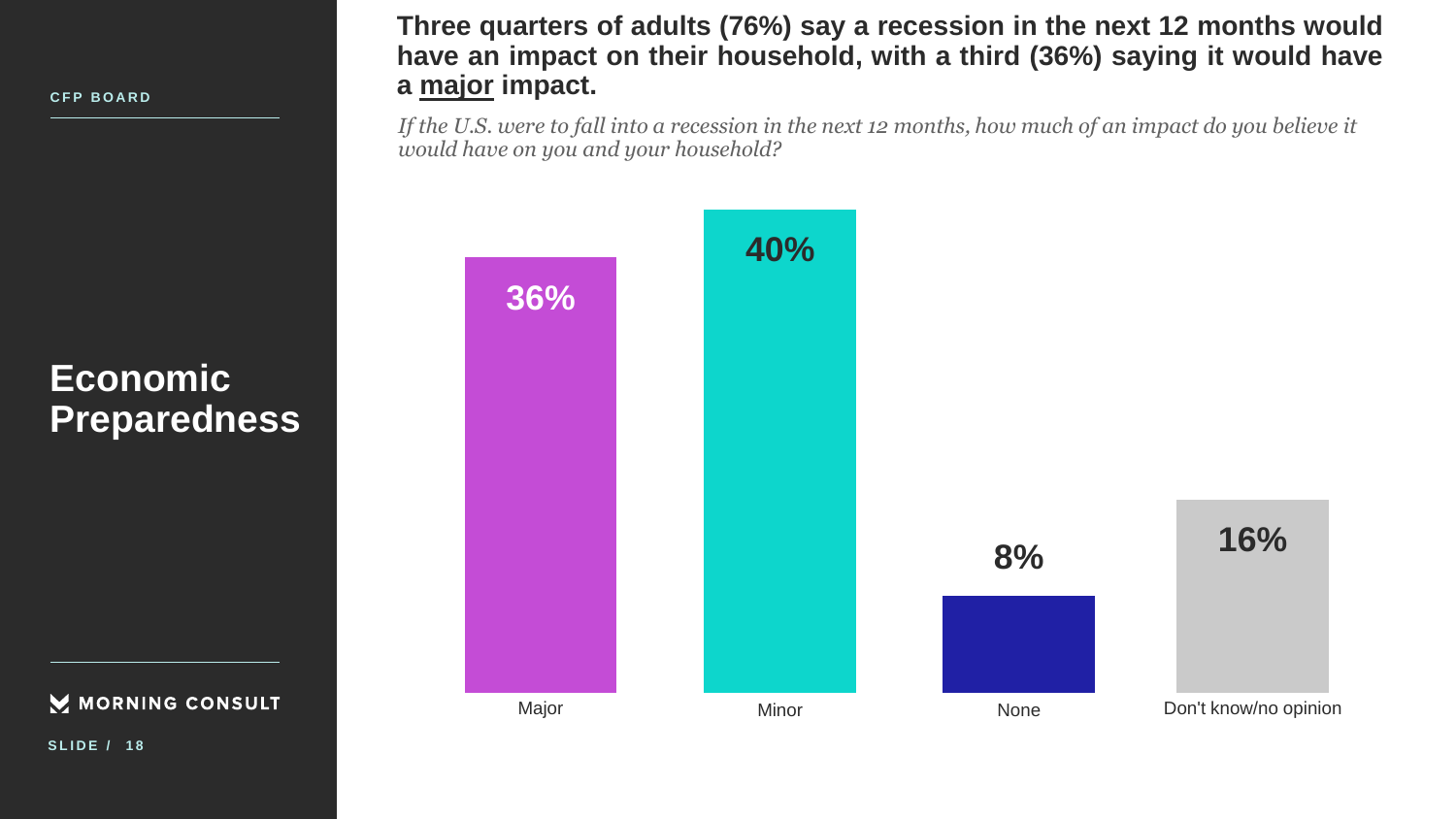**Economic Preparedness**

MORNING CONSULT

**S L I D E / 1 9**

**High income earners (\$100k+) (25%) and adults working with a financial advisor (29%) are less likely to say a recession in the next 12 months would have a major impact on their household.**

*If the U.S. were to fall into a recession in the next 12 months, how much of an impact do you believe it would have on you and your household?*

|                                    | Major      | Minor | None       |            | Don't know/no opinion |            |
|------------------------------------|------------|-------|------------|------------|-----------------------|------------|
|                                    |            |       |            |            |                       |            |
| Adults                             | 36%        |       | <b>40%</b> |            | 8%                    | <b>16%</b> |
| Gender: Male                       | 30%        |       | 44%        |            | 12%                   | <b>15%</b> |
| Gender: Female                     | 41%        |       |            | <b>36%</b> | 5%                    | <b>18%</b> |
| Income: Under 50k                  | <b>39%</b> |       | 34%        |            | $7\%$                 | <b>20%</b> |
| Income: 50k-100k                   | 33%        |       | 48%        |            |                       | 10%<br>9%  |
| Income: 100k+                      | 25%        |       | <b>50%</b> |            | 12%                   | 14%        |
| Working with financial advisor     | <b>29%</b> |       | 49%        |            | $10\%$                | 12%        |
| Not working with financial advisor | 37%        |       | 38%        |            | 8%                    | 17%        |
| <b>Working with CFP</b>            | 30%        |       | 53%        |            |                       | 8%<br>10%  |
| Homeowner                          | 32%        |       | 45%        |            | 10%                   | 13%        |
| Non-homeowner                      | 40%        |       | 34%        |            | $6\%$                 | <b>20%</b> |
| Investor                           | 32%        |       | 49%        |            |                       | 10%<br>9%  |
| Non-investor                       | 38%        |       | 32%        |            | $8\%$                 | 21%        |
| Generation Z: 18-22                | 40%        |       | 18%        | 12%        |                       | 30%        |
| Millennial: Age 23-38              | 43%        |       |            | <b>33%</b> | 6%                    | <b>18%</b> |
| Generation X: Age 39-54            | 35%        |       | 42%        |            | 7%                    | 16%        |
| Boomers: Age 55-73                 | 30%        |       | 46%        |            | 11%                   | 13%        |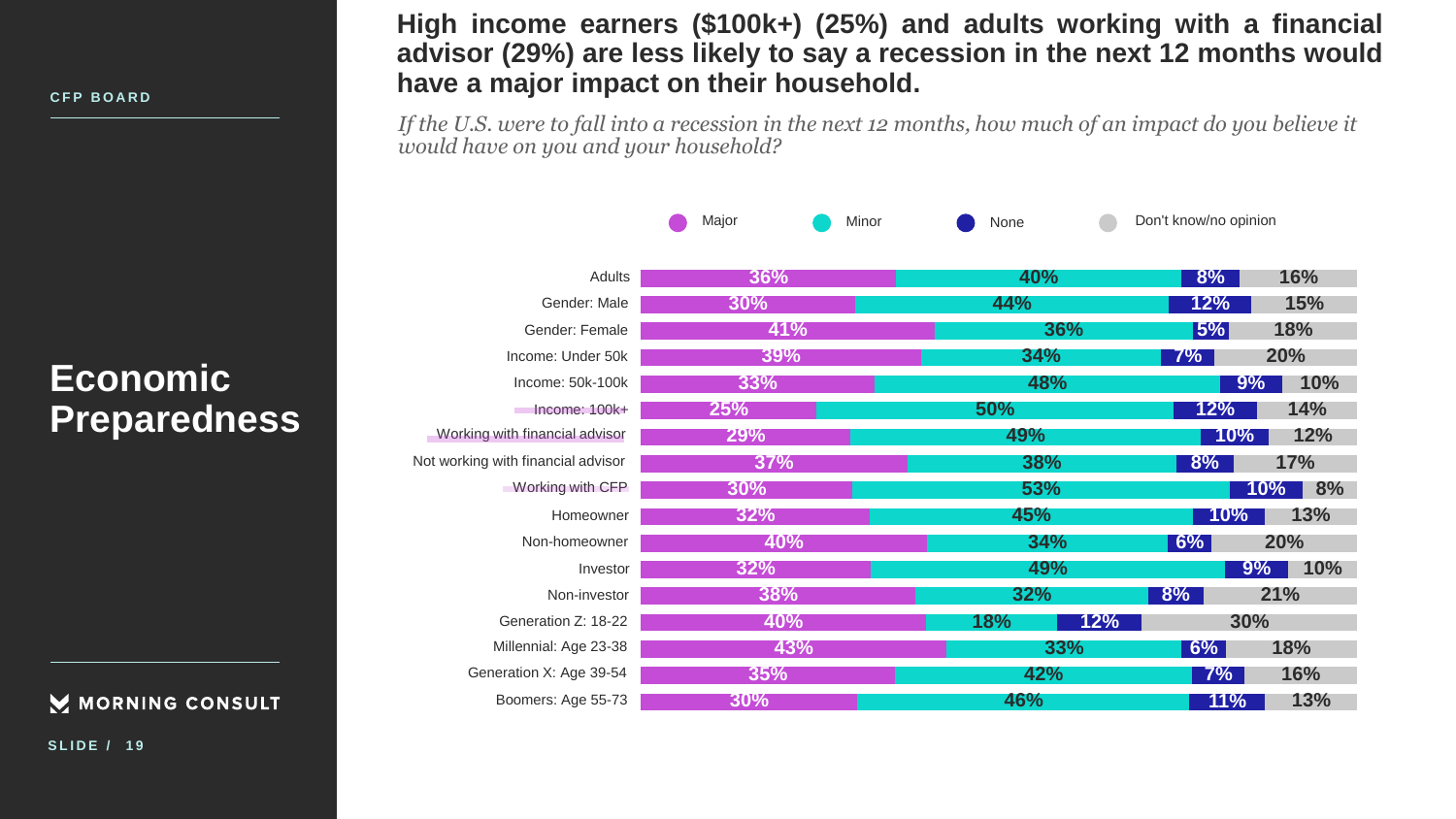**Less than half of adults (43%) say they would feel prepared if the U.S. fell into a recession in the next 12 months, with only 11% saying they would feel very prepared.**

*When thinking about your personal or household finances, how prepared do you think you would feel if the U.S. fell into a recession in the next 12 months?*



**SLIDE / 20**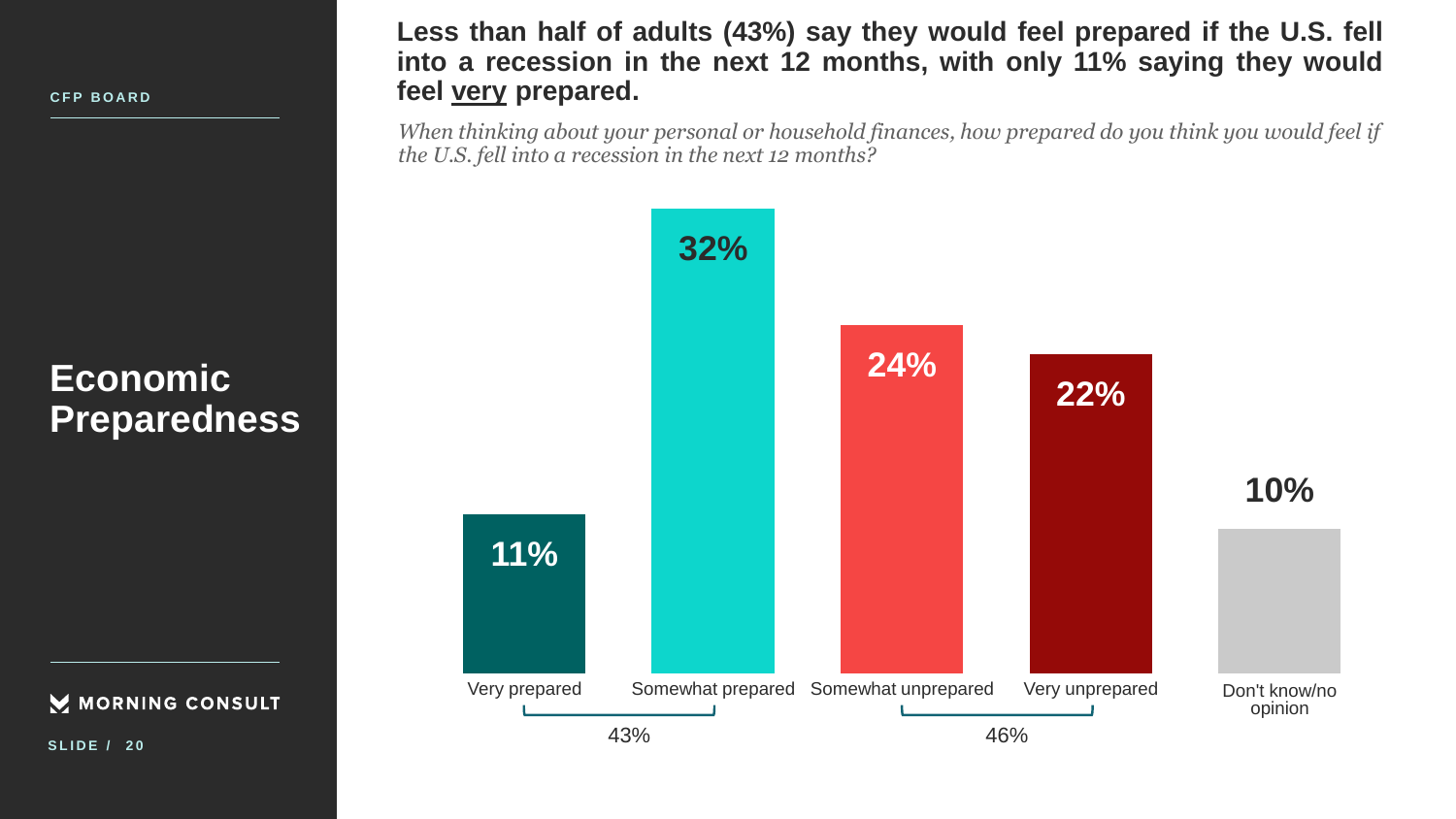## **Economic Preparedness**

M MORNING CONSULT

**S L I D E / 2 1**

#### **Adults working with a financial advisor (67%) are much more likely than those who are not (38%) to say they would feel prepared if the U.S. fell into a recession in the next 12 months.**

*When thinking about your personal or household finances, how prepared do you think you would feel if the U.S. fell into a recession in the next 12 months?*

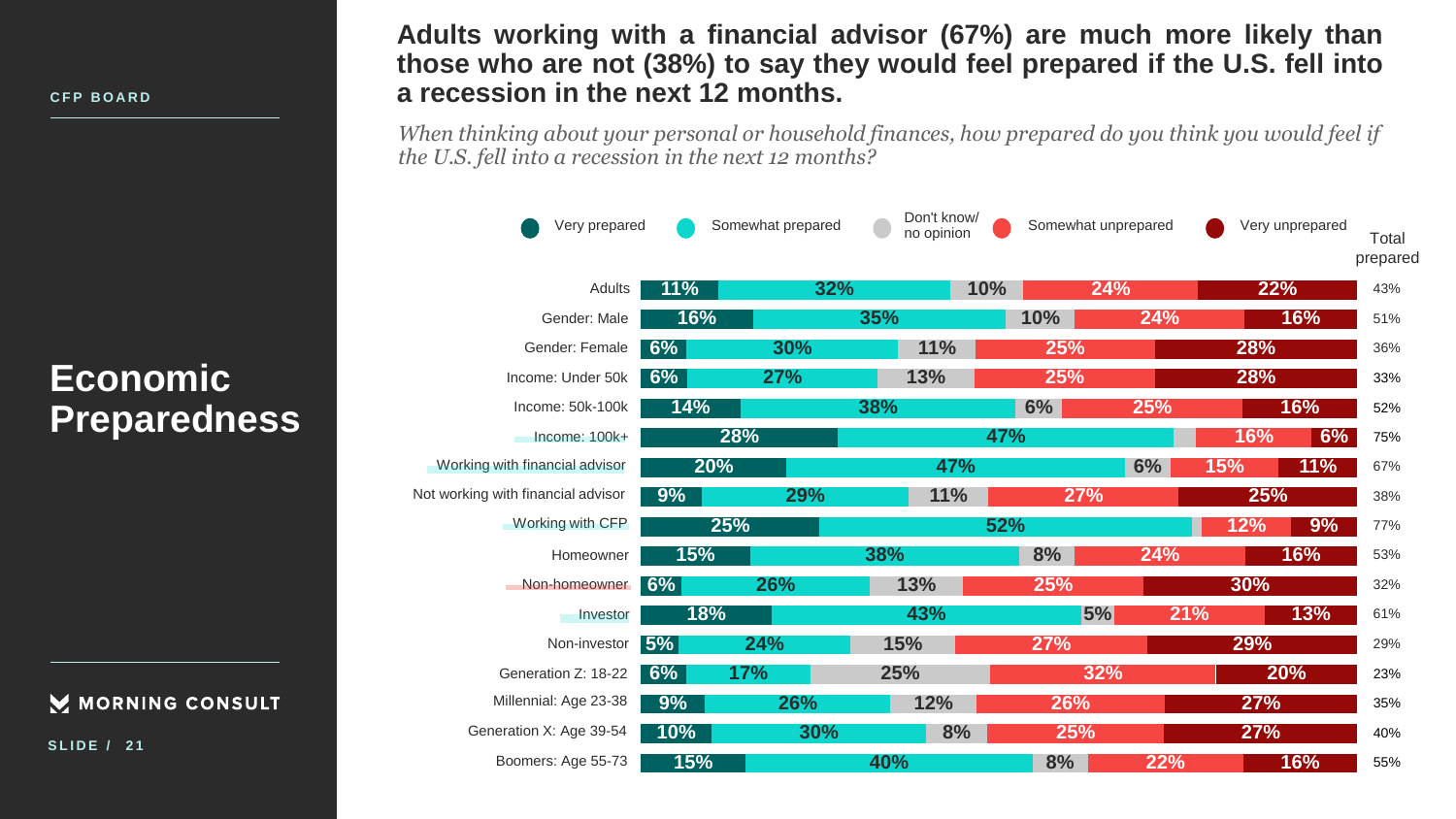## **Economic Preparedness**

M MORNING CONSULT

**S L I D E / 2 2**



#### **Adults who feel prepared for a recession say it's because they have savings, secure jobs, and stable investments.**

*In a few words, why do you think you would feel financially prepared if the U.S. fell into a recession in the next 12 months?* 



- - "I will definitely start saving money now to prepare"
- "I think I have enough stashed away that I would be fine"
- "I have accumulated significant savings for this purpose"
- "We have enough liquid savings build up to survive 3-6 months without jobs if we were to lose our income"

#### *Secure Job*

- "Steady income and savings"
- "Secure job and savings"
- "My job is independent of the financial status of the nation"
- "I have a stable income that should not be affected."
- "Low debt to income ratio, job with a company who has weathered past recessions"

#### *Stable Investments*

- "I am retired and most if not all of my investments are in a low yield safe environment"
- "My financial advisor has my assets well diversified"

 $n = 991$ 

3

somethingalso<sup>pa</sup> budget always retirement weather paidneed  $\Phi$   $\overline{a}$  financially ◘ plan day<br>day<br>**happen** lot household rs savınd pense g economic funds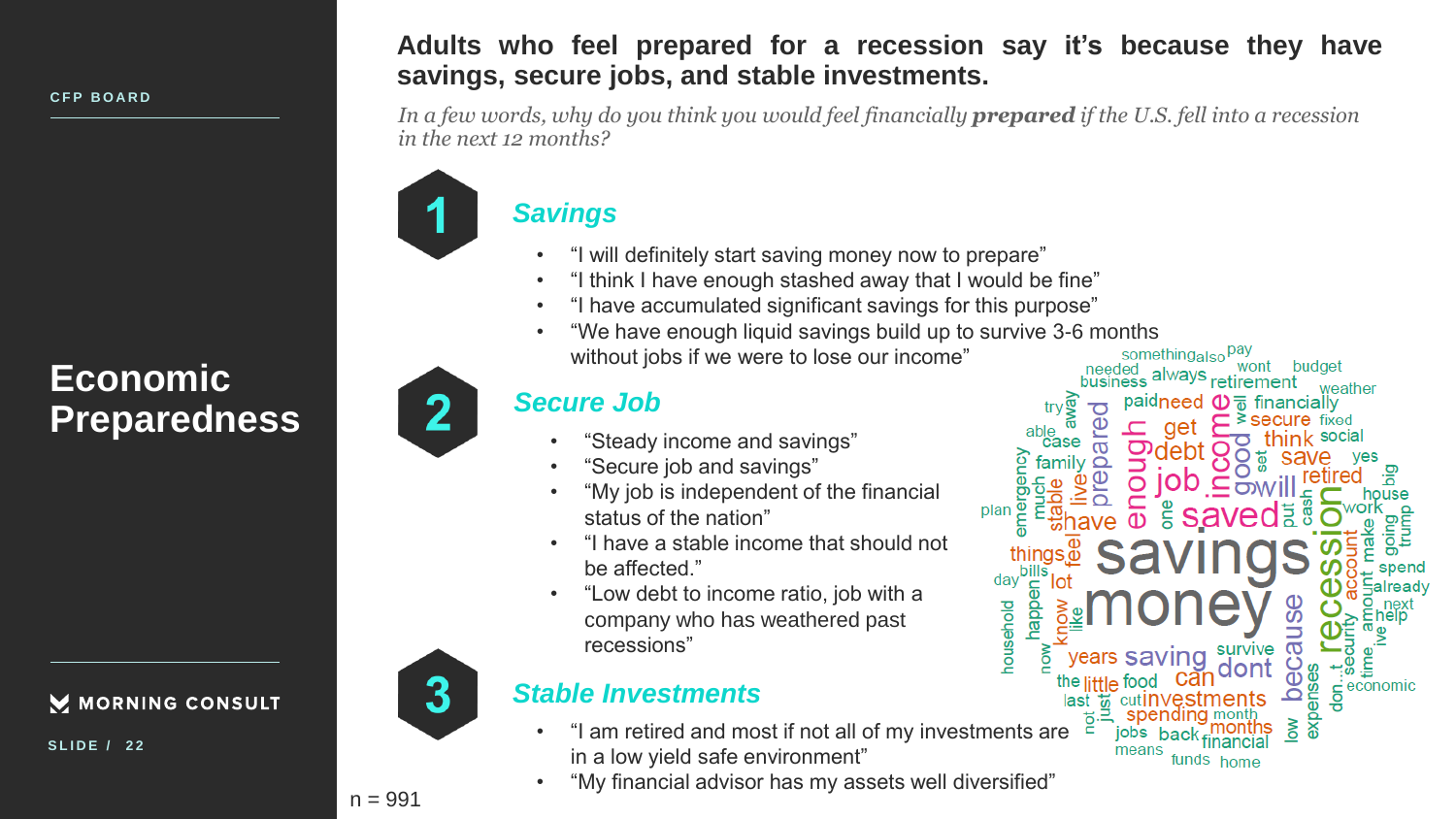## **Economic Preparedness**

M MORNING CONSULT

**S L I D E / 2 3**

#### **Adults who feel unprepared for a recession say it's because they have a lack of savings, don't earn enough money, or are facing job insecurity.**

*In a few words, why do you think you would feel financially unprepared if the U.S. fell into a recession in the next 12 months?* 



### *Lack of savings*

- "Not enough savings"
- "Need to save more in cash"
- "I don't have the means to survive financially"
- "Not enough liquid funds to survive. Would be tough to make ends meet"
- "I don't have money saved and no assets"

#### *Insufficient Salary*

- "We are at the poverty level to its hard to prepare for anything in regard to finance."
- "I live paycheck to paycheck"
- "I have limited income (living on SS) and no savings"
- "Because I don't make a lot of money"

#### *Job Insecurity*

- "I have a crappy job that is going nowhere"
- "I could impact my ability to advance my career"
- "Well a recession would … force my boss to cut my hours and therefore I would be unable to pay my bills."

amount months disabledanything disability good ဥ 욌 social  $\cos \frac{\pi}{6}$ home due าusband lack financial **Decause** right prepared emergency

 $n = 999$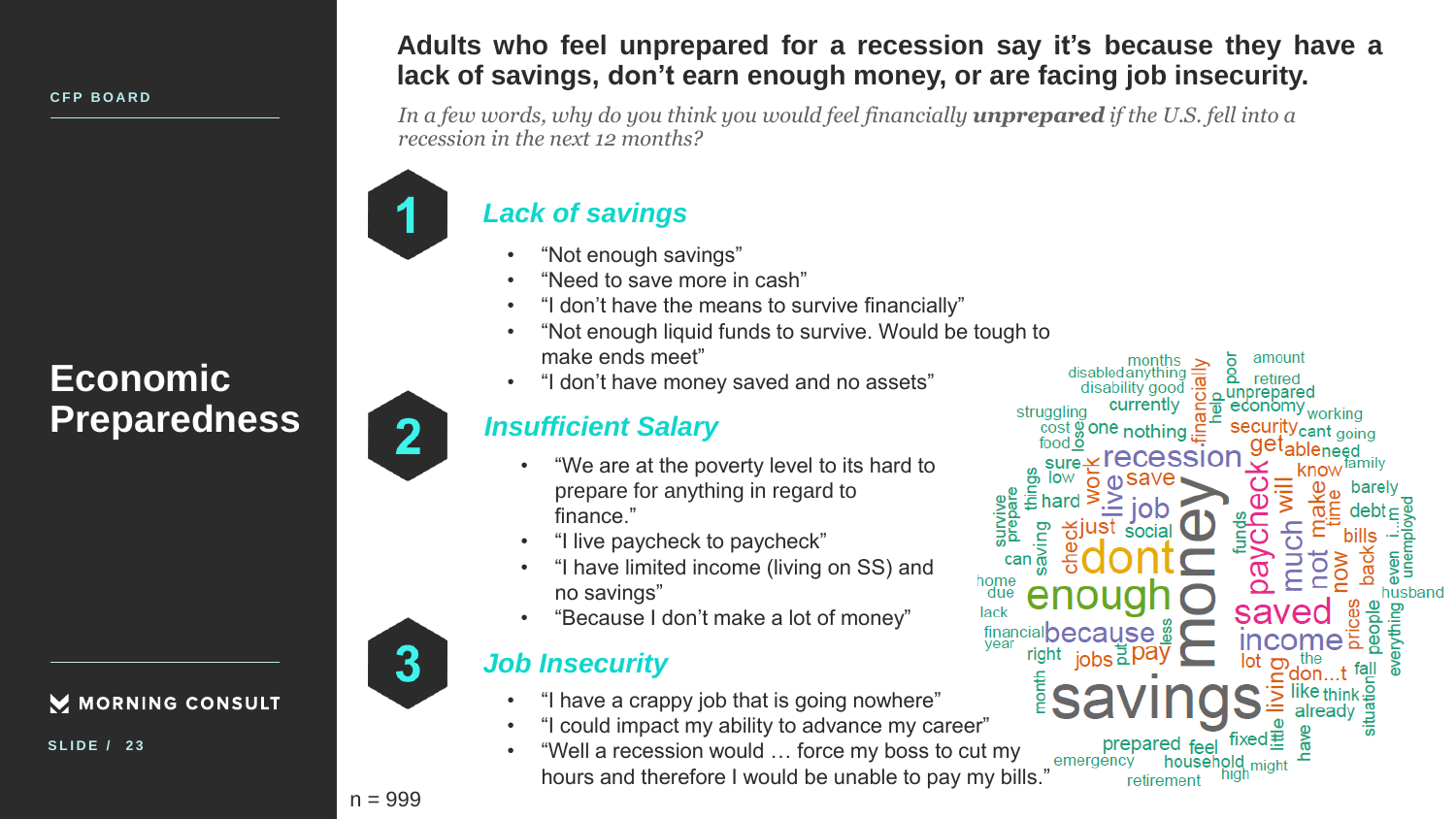**Economic Preparedness**







#### **Most adults say that if the U.S. were in a recession, they would try to spend less money. Adults also say they would save more money, utilize their investments and pray.**

*In a few words, what steps would you take, if any, during an economic recession in the U.S.?* 

*Spend Less Money*

- "I would spend less money and implement a very strict budget"
- "Spend less and be more thrifty"
- "I would be pinching pennies"

#### *Save More Money*

- "Save as much as I could, stockpile, budget, and use minimal of what I have"
- "Increase my savings, decrease my spending"

#### *Don't Know/Unsure*

- "Don't know what I could do"
- "I honestly have no idea"

#### *Utilize Investments*

- "I would move my money from stocks to cash"
- "Use resources and investments to live normally"

*Pray* • "Pray hard" "Lots of prayer" probablv aet water navbe frugal tighten Φ

 $n = 2,193$ 

MORNING CONSULT

**S L I D E / 2 4**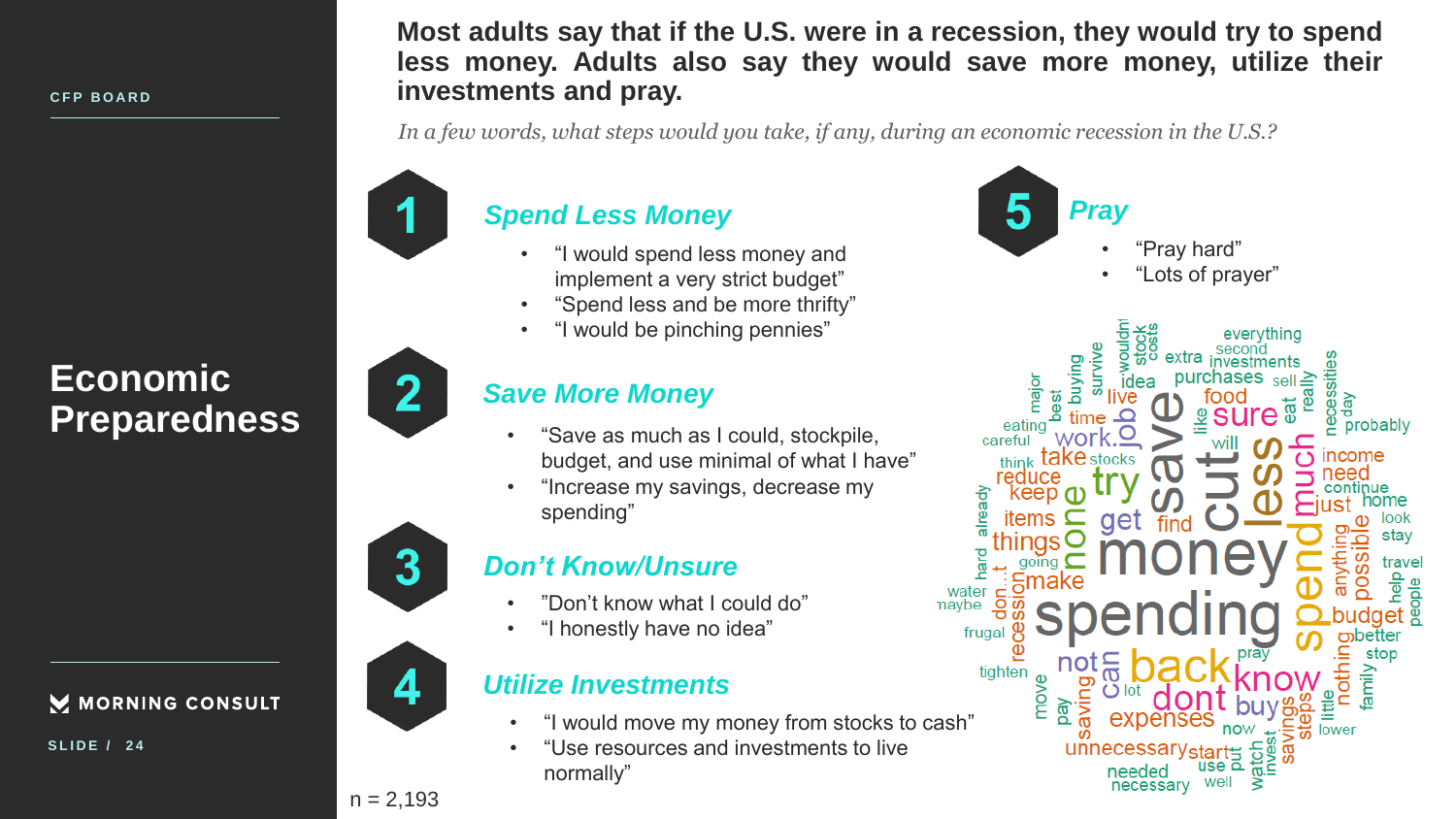**Contents**

MORNING CONSULT

**S L I D E / 2 5**

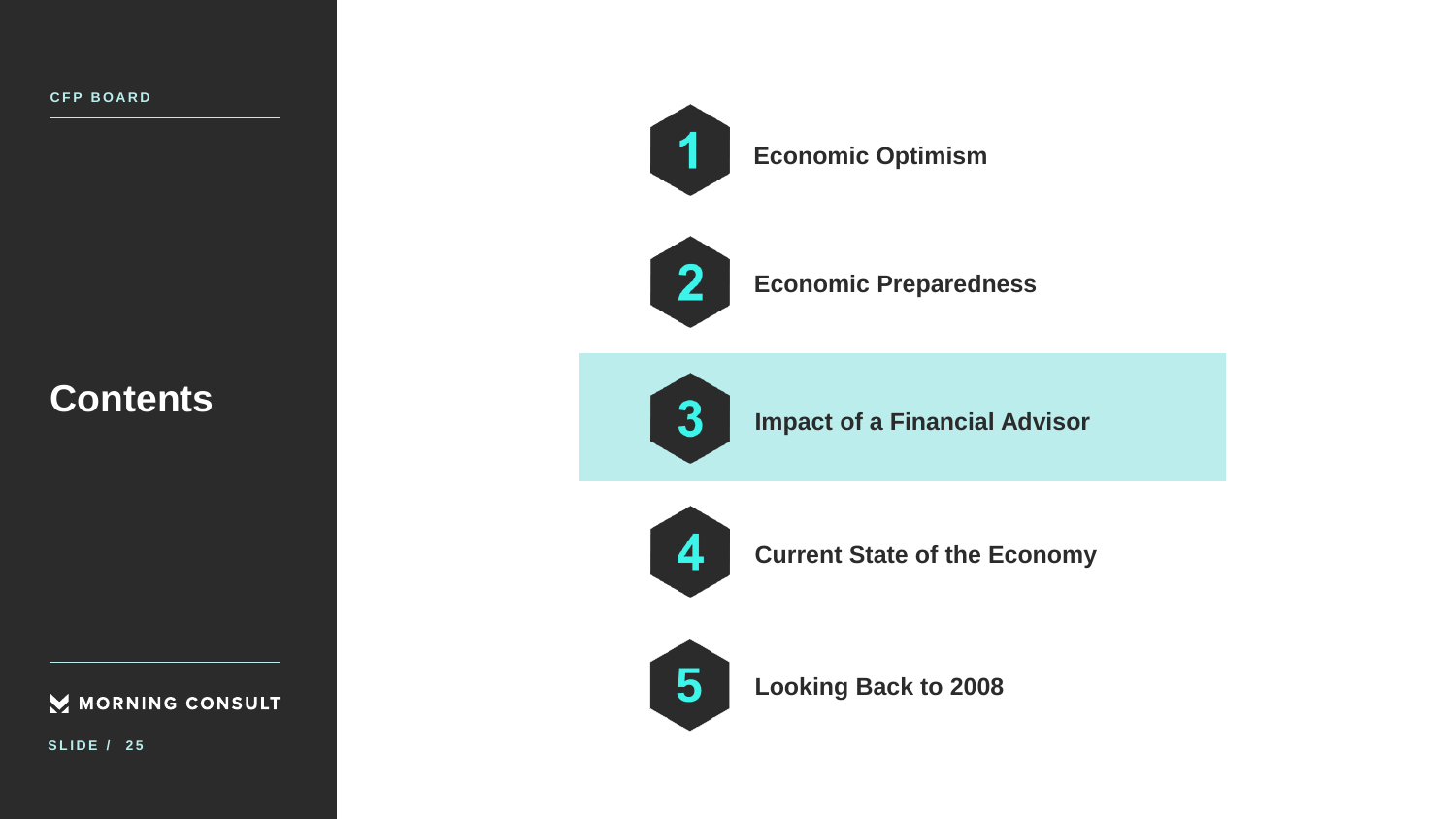**Three quarters of those working with a financial advisor say they feel confident their financial advisor would successfully manage their finances through a recession (77%).**

*Faced with a U.S. economic recession, how confident are you that your financial advisor would successfully manage your finances, for example preparing you for a recession or minimizing your losses during a recession?*



M MORNING CONSULT

**Impact of a** 

**Financial** 

**Advisor**

**S L I D E / 2 6**

 $n = 423$ , margin of error  $= +/- 5\%$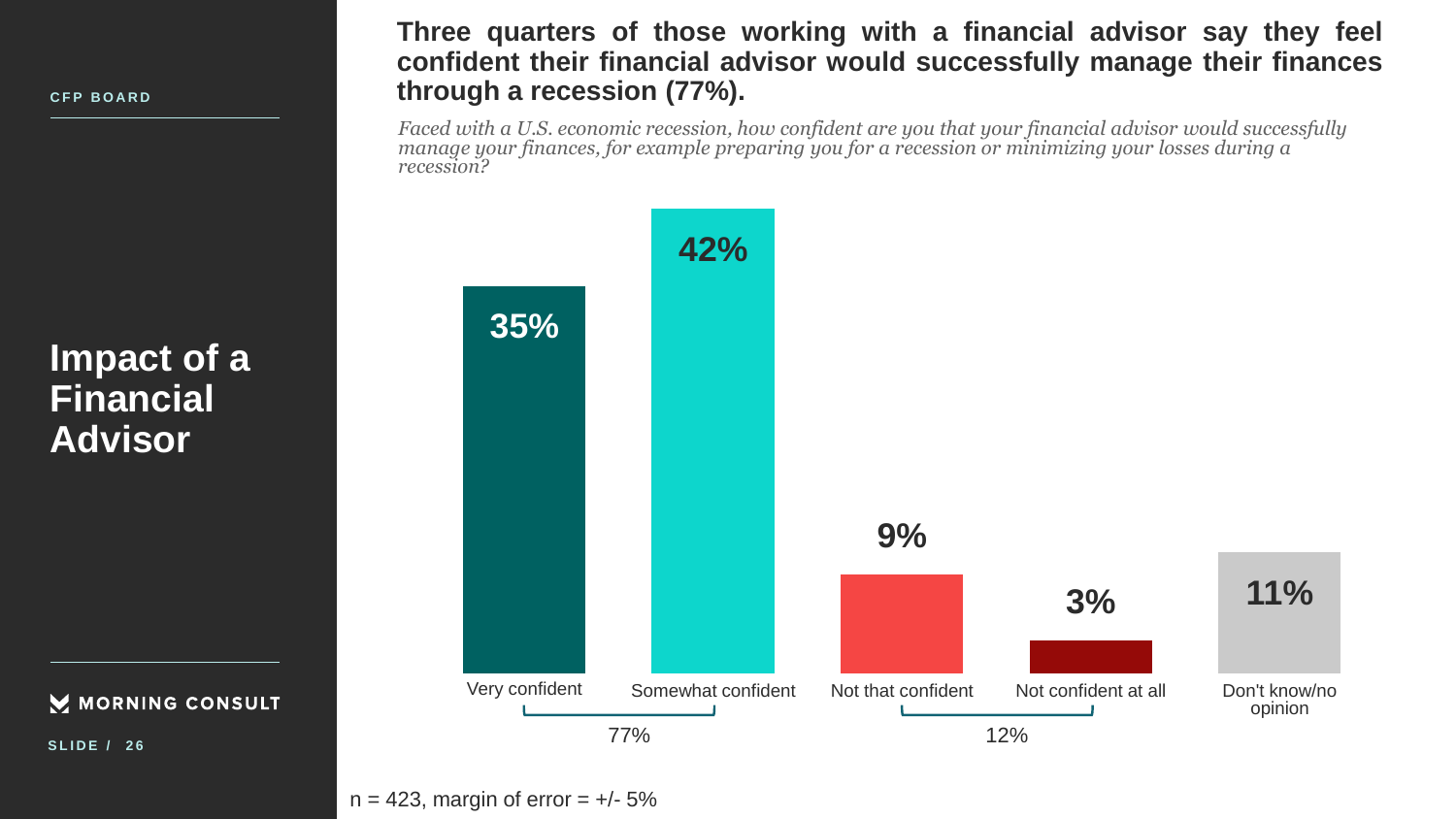#### **2 in 5 adults believe it would be beneficial to work with a financial advisor if faced with a recession (41%).**

*Faced with a U.S. economic recession, how beneficial, if at all, do you believe it would be to work with a financial advisor to manage your or your household's finances?*



**Impact of a Financial Advisor**

MORNING CONSULT

**SLIDE / 27**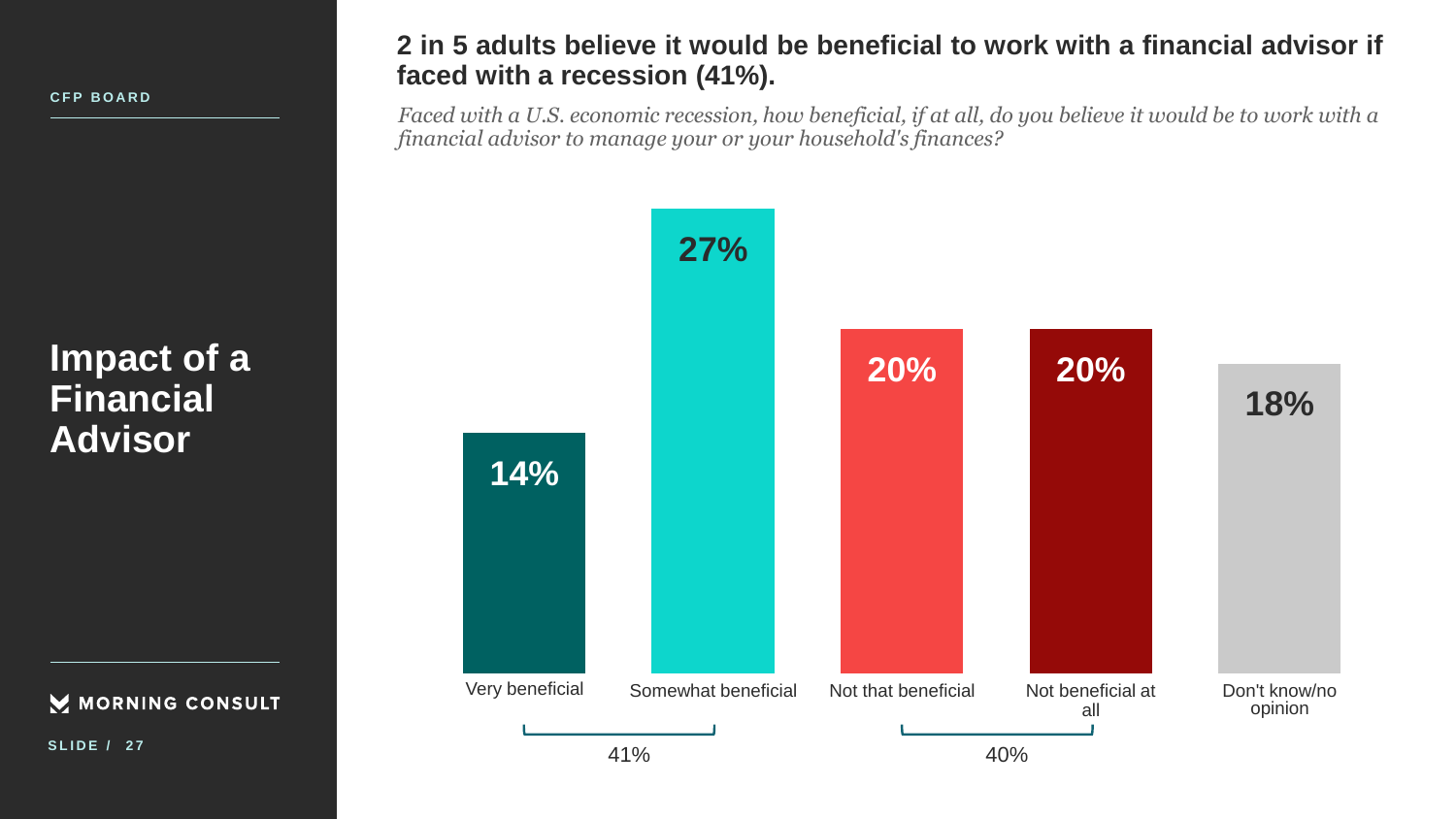**Impact of a Financial Advisor**

M MORNING CONSULT

**S L I D E / 2 8**

#### **However, of those currently working with a financial advisor, three quarters say it would be beneficial to work with a financial advisor if faced with a recession (78%).**

*Faced with a U.S. economic recession, how beneficial, if at all, do you believe it would be to work with a financial advisor to manage your or your household's finances?*

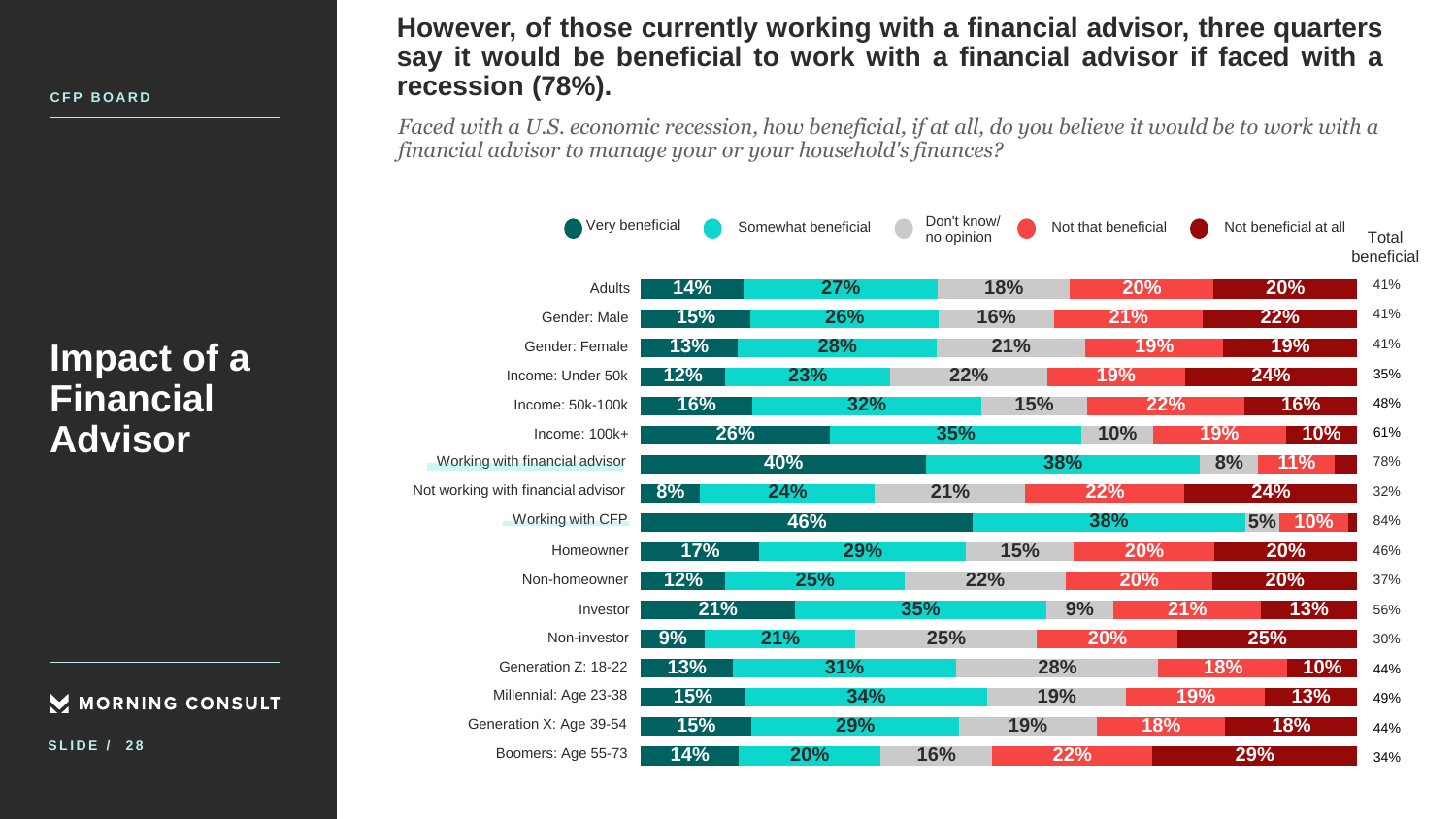#### **15% of adults say they have completed a financial plan with a registered financial advisor within the last two years.**

*As a reminder, a financial advisor is a professional who provides clients with financial guidance and planning.Financial planning is an evaluation of a client's current finances to help reach their future financial goals.Have you completed, within the last two years, a financial plan with a registered financial advisor that covers at least three or more areas of your financial life (e.g. retirement, college planning, cash flow/spending, insurance, investments)?*



**8%**

M MORNING CONSULT

**Impact of a** 

**Financial** 

**Advisor**

**S L I D E / 2 9**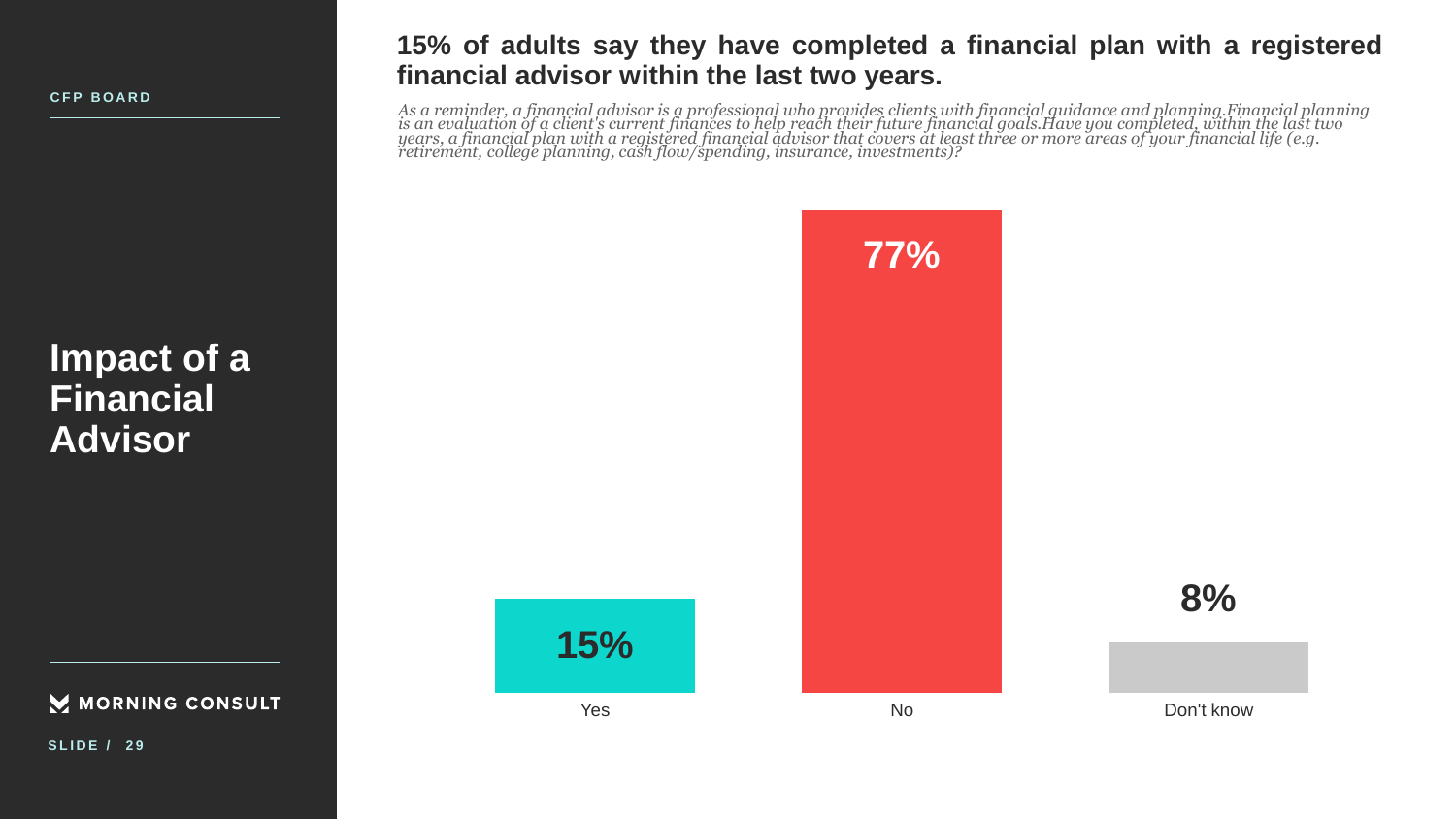## **Impact of a Financial Advisor**

Not wo

M MORNING CONSULT

**S L I D E / 3 0**

**Over half of those working with a financial advisor say they have completed a financial plan with a registered financial advisor in the last two years (55%). Adults working with a CFP are more likely than adults working with a financial advisor generally to say they have completed a financial plan within the last two years.**

*As a reminder, a financial advisor is a professional who provides clients with financial guidance and planning. Financial planning is an evaluation of a client's current finances to help reach their future financial goals. Have you completed, within the last two years, a financial plan with a registered financial advisor that covers at least three or more areas of your financial life (e.g. retirement, college planning, cash flow/spending, insurance, investments)?*

|                                  |                  | $\blacksquare$ Yes |     | Don't know | N <sub>O</sub> |     |
|----------------------------------|------------------|--------------------|-----|------------|----------------|-----|
| Adults                           | 15%              | 8%                 |     | 77%        |                |     |
| Gender: Male                     | 16%              | 7%                 |     | 77%        |                |     |
| Gender: Female                   | 14%              | 9%                 |     | 77%        |                |     |
| Income: Under 50k                | 10%<br>9%        |                    |     | 81%        |                |     |
| Income: 50k-100k                 | 20%              | 6%                 |     | 74%        |                |     |
| Income: 100k+                    |                  | 31%                | 5%  |            | 63%            |     |
| Working with a financial advisor |                  |                    | 55% | 9%         |                | 36% |
| working with a financial advisor | 8%<br>5%         |                    |     | 87%        |                |     |
| Working with a CFP               |                  |                    | 70% |            | 5%             | 25% |
| Working with a FA (not a CFP)    | 27%              |                    | 18% |            | 55%            |     |
| Homeowner                        | 19%              | 6%                 |     | 75%        |                |     |
| Non-homeowner                    | 10%<br>9%        |                    |     | 80%        |                |     |
| Investor                         | <b>27%</b>       |                    | 5%  |            | 69%            |     |
| Non-investor                     | <b>11%</b><br>5% |                    |     | 84%        |                |     |
| Generation Z: 18-22              | 10%              | 21%                |     | 68%        |                |     |
| Millennial: 23-38                | 13%              | <b>11%</b>         |     | 75%        |                |     |
| Generation X: 39-54              | 13%              | 7%                 |     | 80%        |                |     |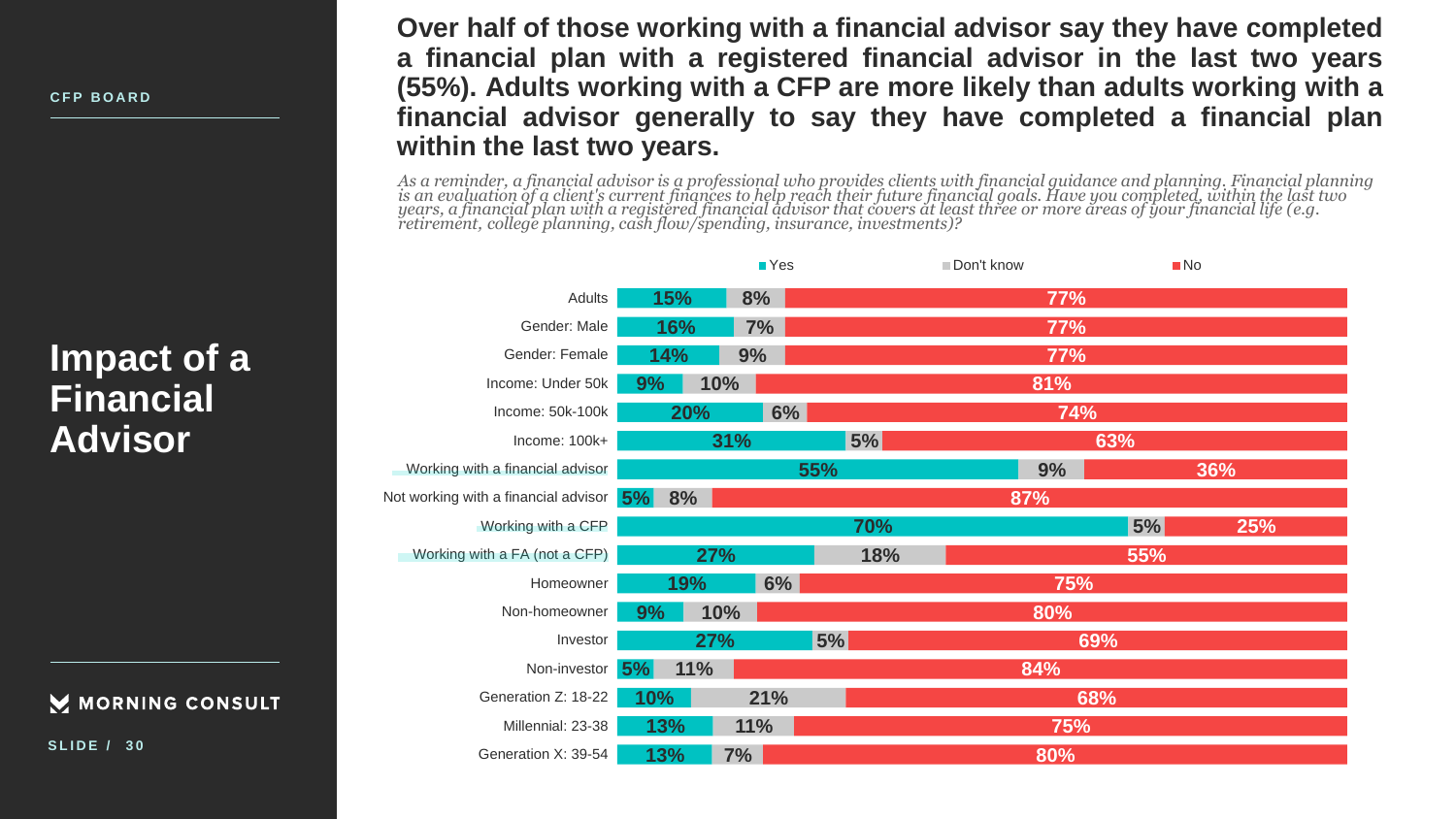

**Economic Optimism**



**Economic Preparedness**



**Impact of a Financial Advisor**



**Current State of the Economy**



**5 Looking Back to 2008**

## **Contents**

MORNING CONSULT

**S L I D E / 3 1**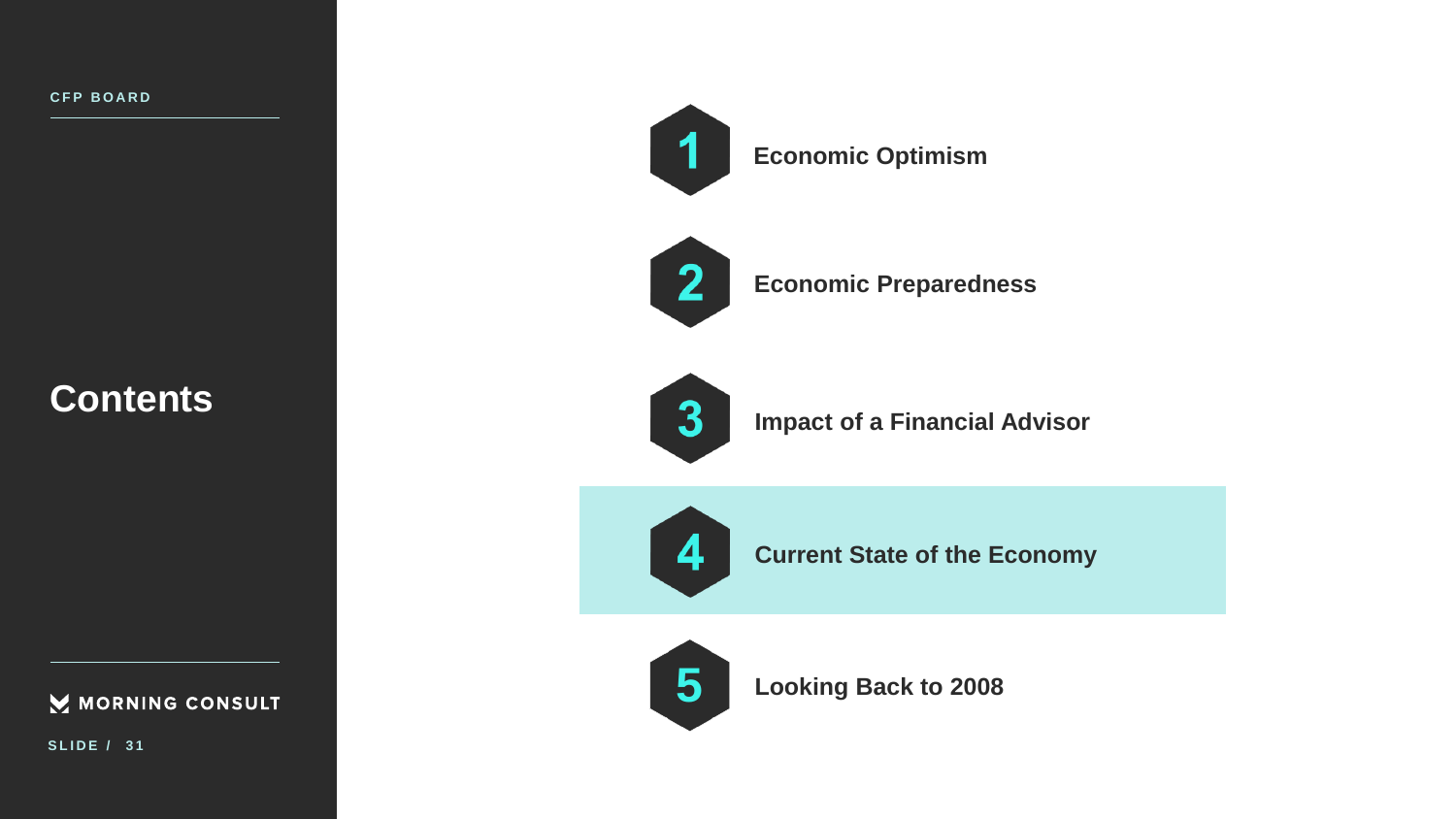## **Current State of the Economy**

M MORNING CONSULT

**SLIDE / 32** 

#### **1 in 5 adults (18%) believe the U.S. may currently be in a recession, though only 4% believe the U.S. economy is definitely in a recession.**

*As you may know, a recession refers to a notable decline in general economic activity in a specific region over a period of time. Based on what you know, would you say the U.S. economy is currently in a recession, or not?*

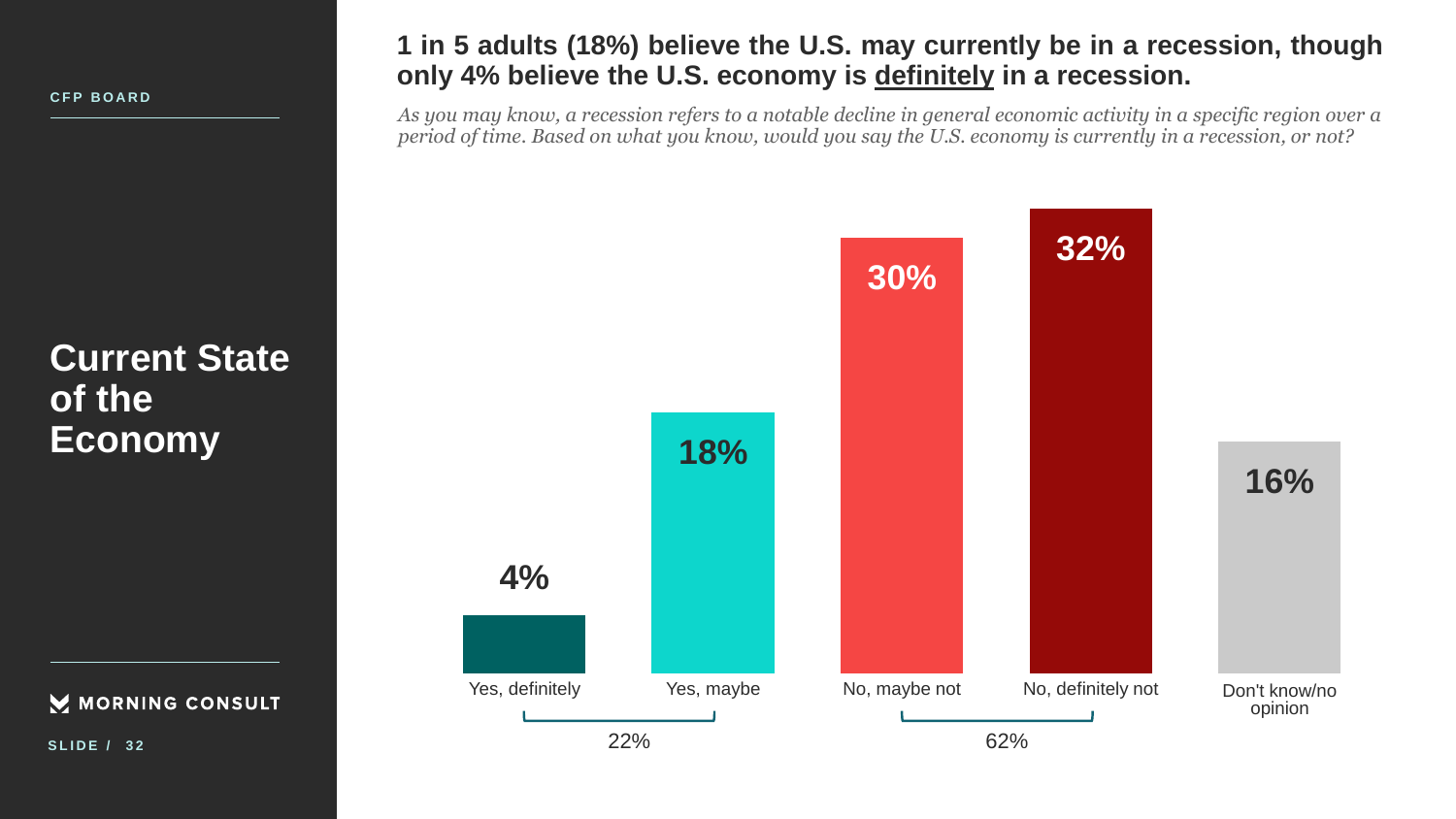

#### M MORNING CONSULT

**S L I D E / 3 3**



*In a few words, why would you say the U.S. economy is currently in a recession?* 



#### *Slowing Economy*

- "The economy seems sluggish"
- "Lack of consumer activity, high number of retail bankruptcies"
- "Inflation is dooming the world"

#### *Trade War*

- "Because of the sanction of China"
- "Tariffs"
- "It boils down to all of the tariffs"

### *Cost of Living*

- "Minimum wage has not increased"
- "Rising food, gas, and household item prices."
- "Prices up, pay down"



#### *Headed Towards a Recession*

- "US economy is not currently in a recessions… but recently we have faced some issues that reduce our economic rate"
- "No yet, but pending"

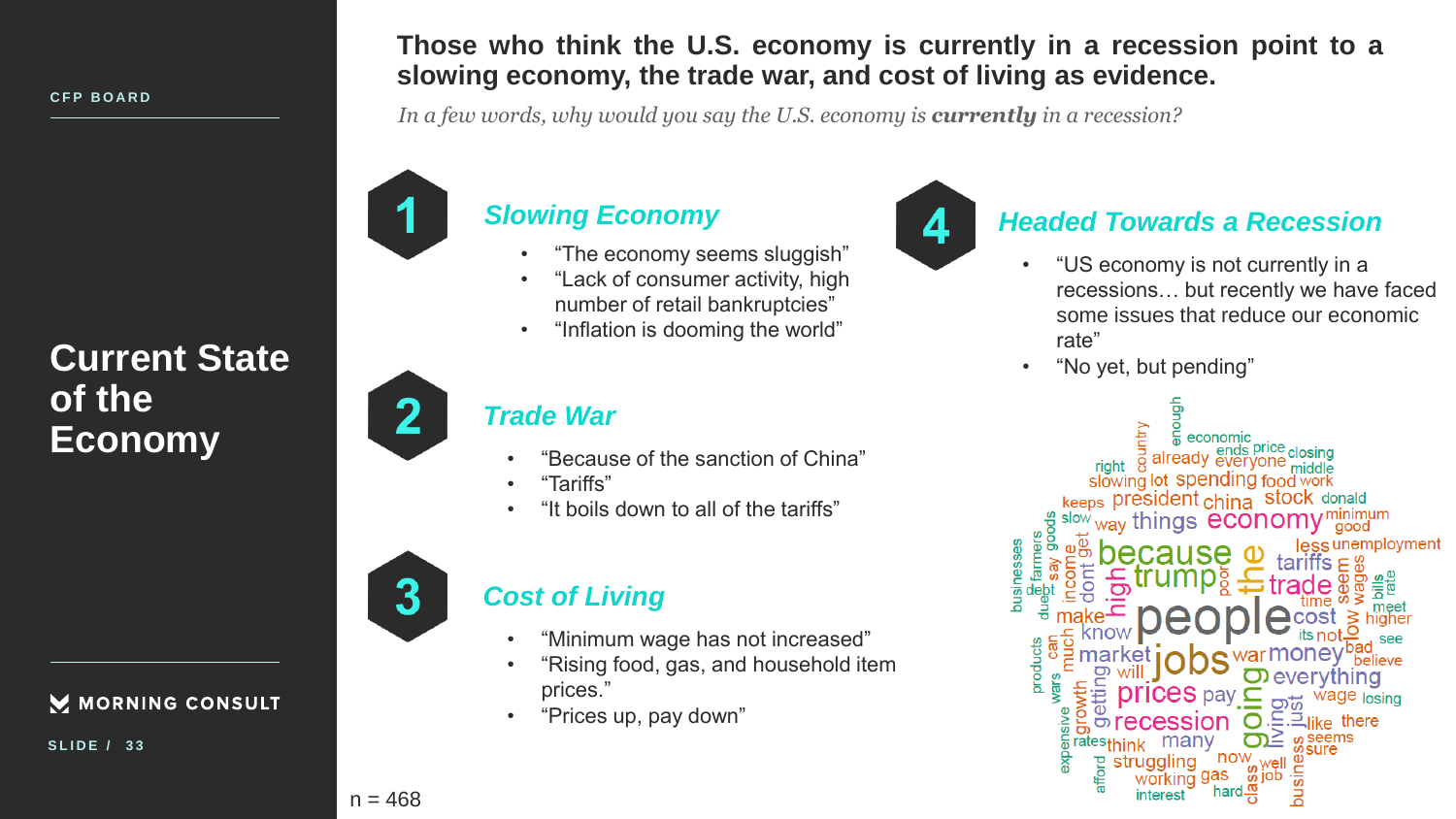

**Economic Optimism**



**Economic Preparedness**



**Impact of a Financial Advisor**



**Current State of the Economy**



**5 Looking Back to 2008**

**Contents**

MORNING CONSULT

**S L I D E / 3 4**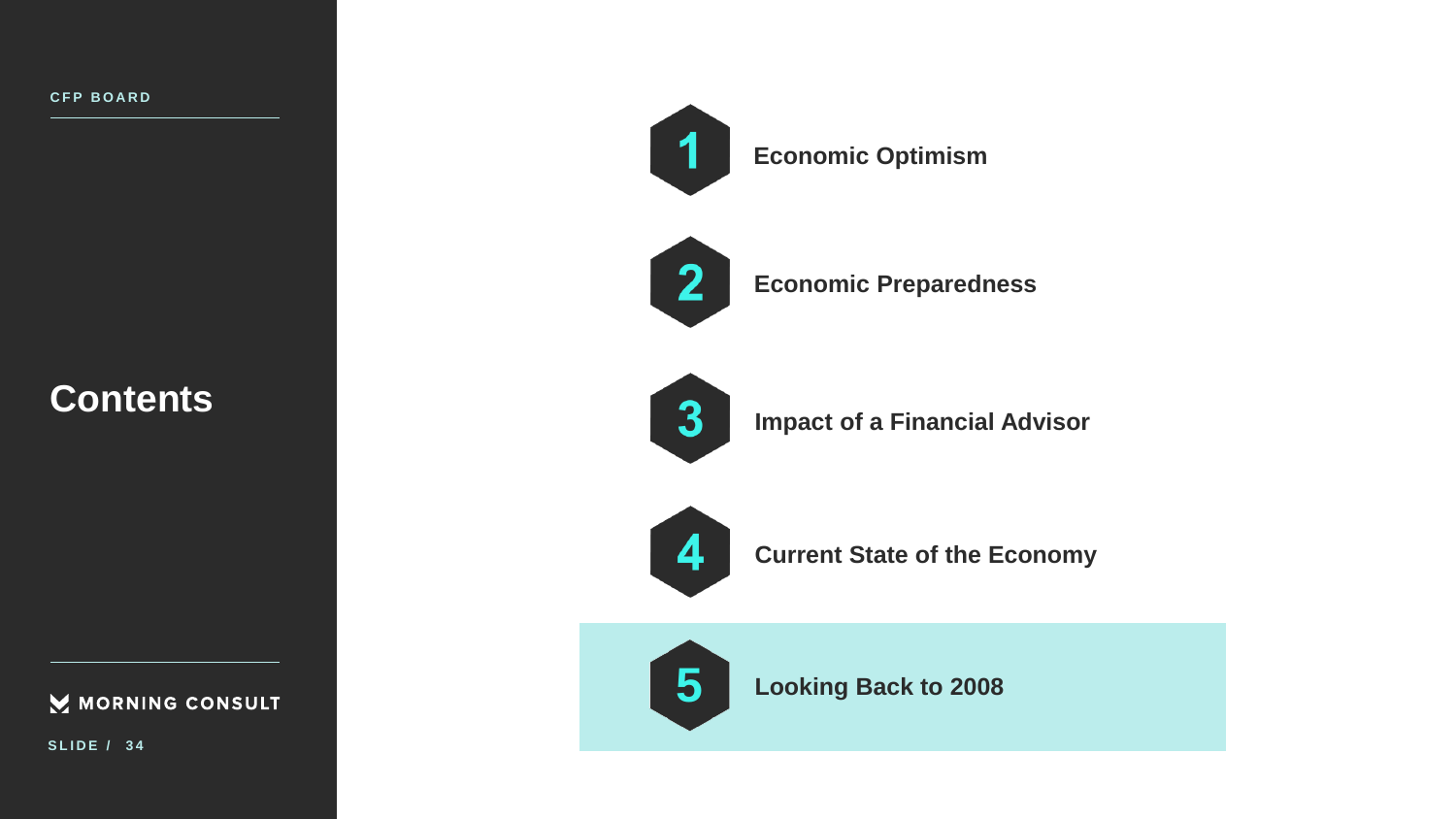**Looking Back to 2008**

M MORNING CONSULT

**SLIDE** / 35

**Compared to the impact of the 2008 recession, adults predict a potential recession in the next 12 months will have a larger impact on their household. Almost two thirds of adults (64%) say the 2008 recession had an impact on their household compared to three quarters of adults (76%) who say a potential recession in the next 12 months would have an impact on their household.**

*As you may know, a recession refers to a sharp decline in general economic activity in a specific region over a period of time. The U.S. experienced a recession between December 2007 to June 2009, sometimes referred to as the 2008 recession. How much of an impact did the 2008 recession have on you and your household?*

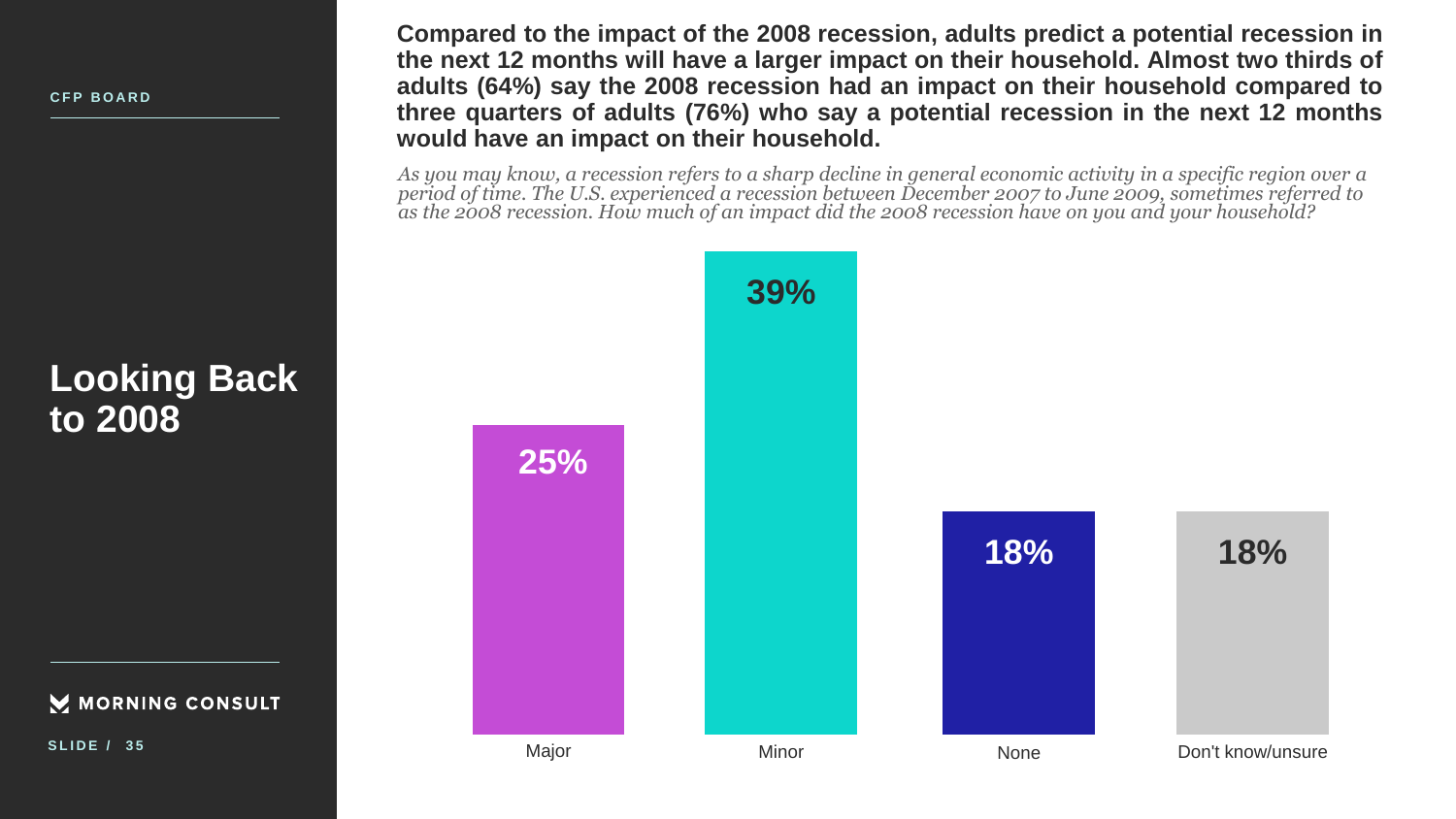**Looking Back to 2008**

M MORNING CONSULT

**S L I D E / 3 6**

#### **Total impact increases with age, with 18% of Generation Z saying the 2008 recession had a major impact on their household compared to 31% of Boomers who say the same.**

*As you may know, a recession refers to a sharp decline in general economic activity in a specific region over a period of time. The U.S. experienced a recession between December 2007 to June 2009, sometimes referred to as the 2008 recession.How much of an impact did the 2008 recession have on you and your household?*

|                                    | Major      | Minor |            | None       |     | Don't know/unsure |            |            |
|------------------------------------|------------|-------|------------|------------|-----|-------------------|------------|------------|
| Adults                             | <b>25%</b> |       | <b>39%</b> |            |     | 18%               | <b>18%</b> |            |
| Gender: Male                       | <b>24%</b> |       | 42%        |            |     | 21%               |            | 13%        |
| Gender: Female                     | <b>26%</b> |       | 36%        |            | 16% |                   | 22%        |            |
| Income: Under 50k                  | <b>25%</b> |       | 32%        |            | 19% |                   | 24%        |            |
| Income: 50k-100k                   | <b>26%</b> |       | 46%        |            |     | 17%               |            | 11%        |
| Income: $100k+$                    | 24%        |       |            | <b>54%</b> |     |                   | 16%        | 6%         |
| Working with financial advisor     | 27%        |       | <b>47%</b> |            |     | 14%               |            | 12%        |
| Not working with financial advisor | <b>25%</b> |       | 37%        |            | 19% |                   | 19%        |            |
| Working with CFP                   | 32%        |       |            | 48%        |     |                   | <b>14%</b> | 6%         |
| Homeowner                          | <b>25%</b> |       | 45%        |            |     | 17%               |            | 13%        |
| Non-homeowner                      | 25%        |       | 31%        |            | 20% |                   | 24%        |            |
| Investor                           | <b>26%</b> |       |            | 50%        |     |                   | <b>16%</b> | 8%         |
| Non-investor                       | 24%        |       | 32%        |            | 19% |                   | <b>25%</b> |            |
| Generation Z: 18-22                | <b>18%</b> | 21%   | 9%         |            |     | 51%               |            |            |
| Millennial: Age 23-38              | <b>24%</b> |       | 34%        |            | 19% |                   | 23%        |            |
| Generation X: Age 39-54            | 24%        |       | 41%        |            |     | <b>20%</b>        |            | <b>15%</b> |
| Boomers: Age 55-73                 | 31%        |       |            | 43%        |     | 17%               |            | 8%         |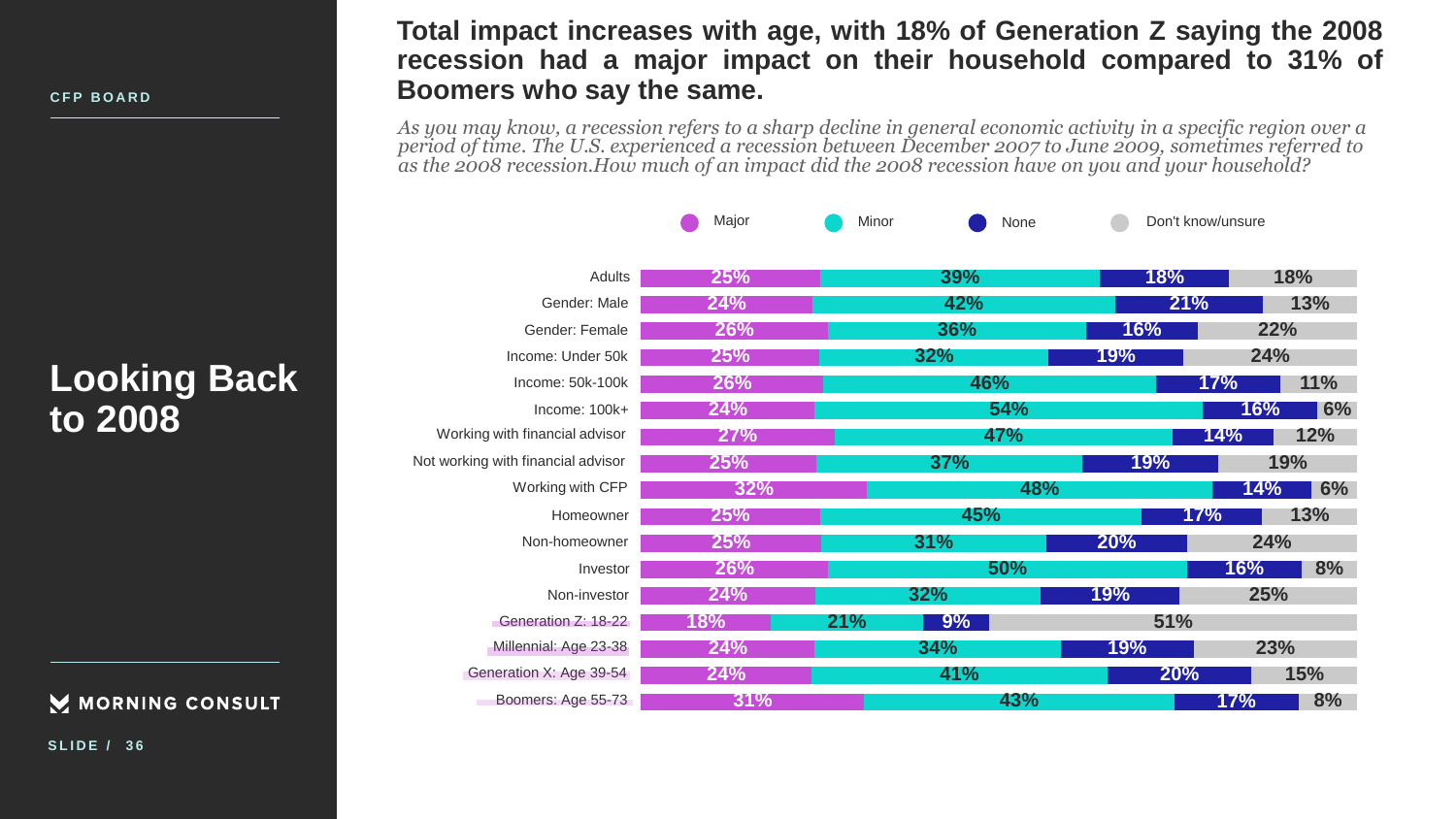#### **However, 2 in 5 adults say they feel more financially prepared for a potential recession than they did in 2008 (44%).**

*Do you think you would feel more financially prepared or less financially prepared if the U.S. fell into a recession in the next 12 months than you were during the 2008 recession?*

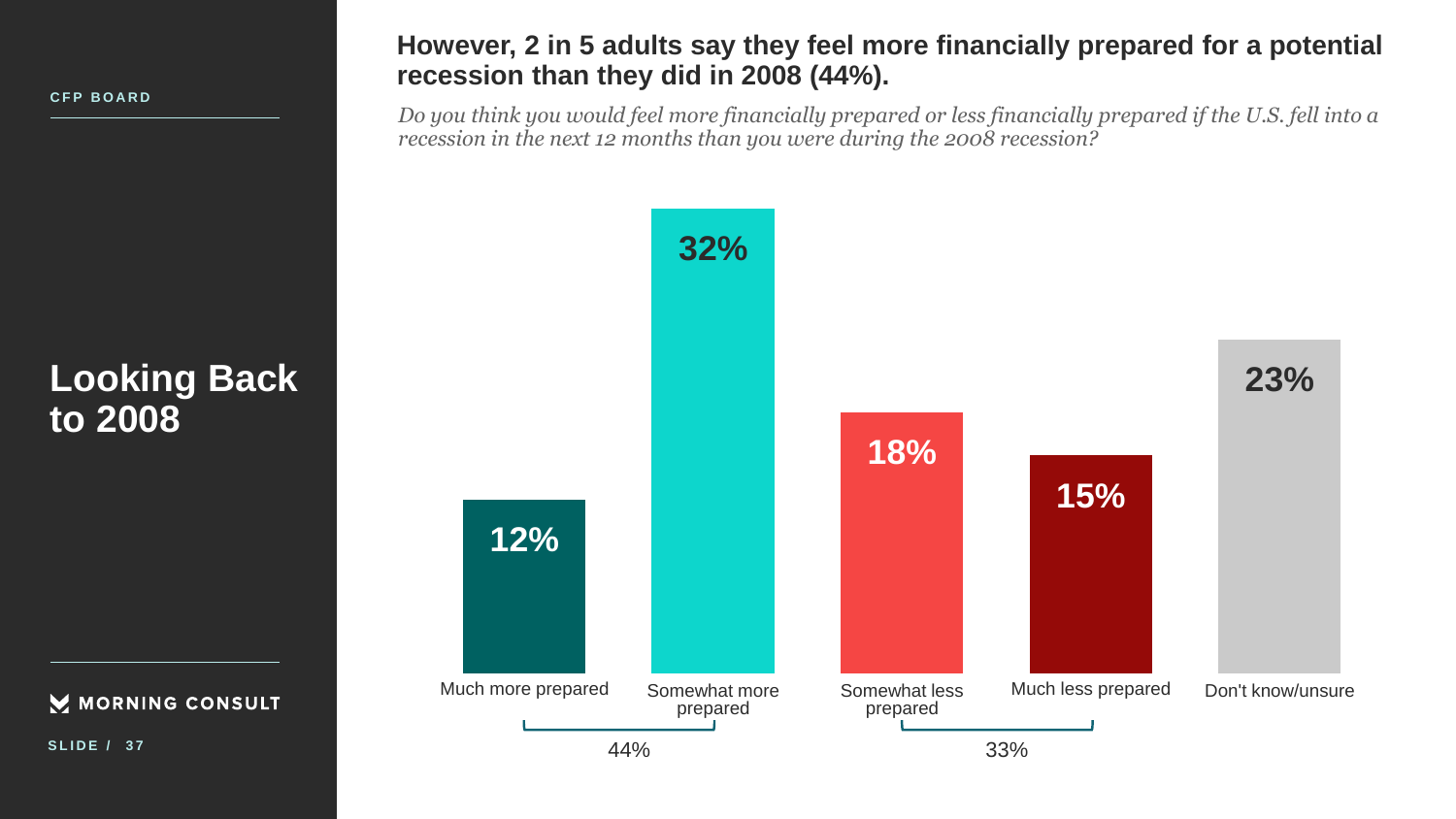## **Looking Back to 2008**

M MORNING CONSULT

**S L I D E / 3 8**

#### **A strong majority of those working with a financial advisor say they feel more prepared for a potential recession now than they did in 2008 (65%).**

*Do you think you would feel more financially prepared or less financially prepared if the U.S. fell into a recession in the next 12 months than you were during the 2008 recession?*